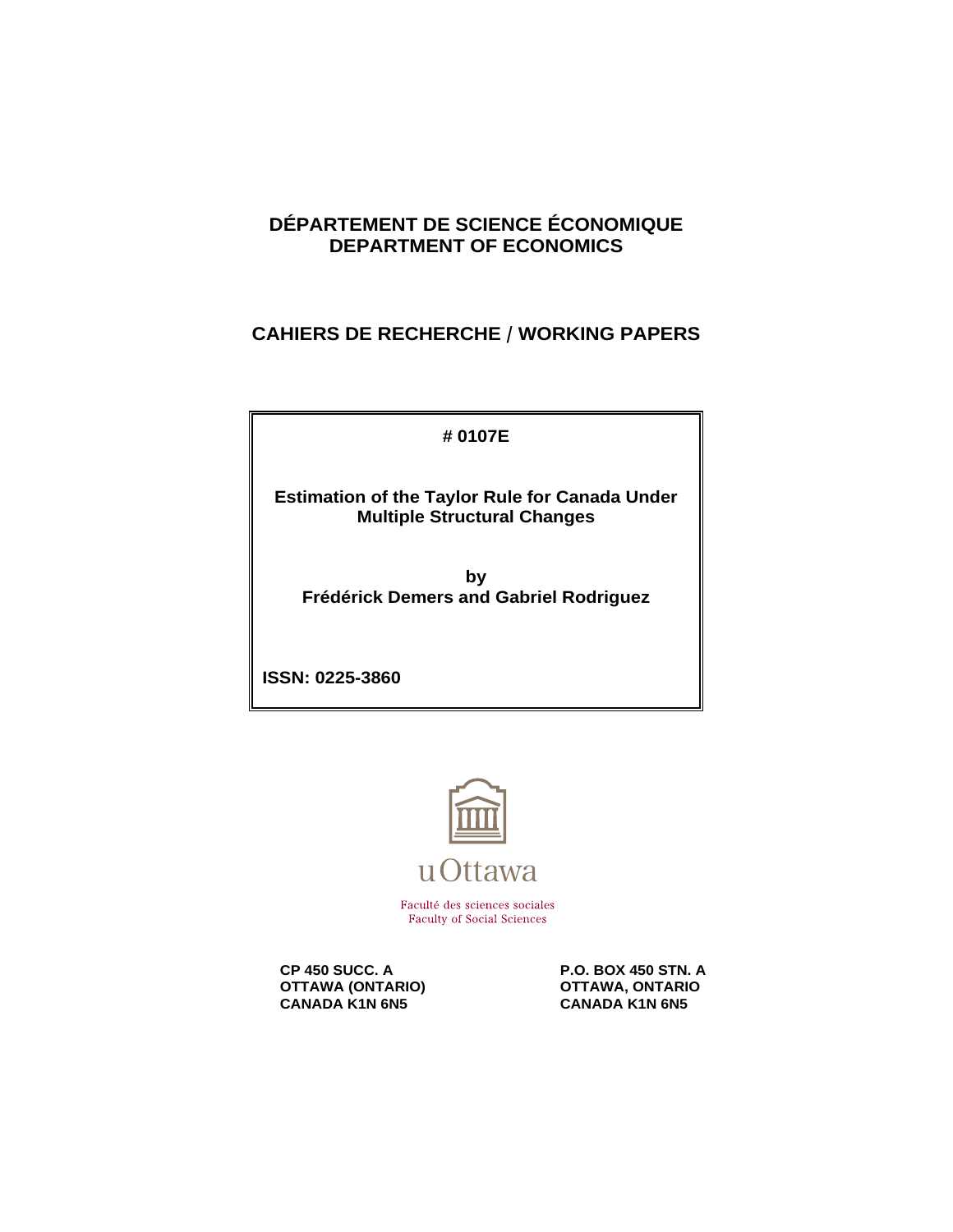# Estimation of the Taylor Rule for Canada Under Multiple Structural Changes<sup>\*</sup>

Fréderick Demers Bank of Canada

Gabriel Rodríguez<sup>†</sup> University of Ottawa

First draft: February 22, 2001 This Version: March 21, 2002

#### Abstract

The Taylor rule is estimated under the period 1963Q2 to 1999Q4 using Canadian data and the methodology proposed by Bai and Perron (1998) to estimate regression models with multiple endogenous breaks. Although monetary rules are notorious for suffering from structural instability, recent attempts at modeling it are only considering exogenous breaks which are imposed on the data generating process (e.g. Judd and Rudebusch, 1998; and Clarida, Galí and Gertler, 2000). We show that the monetary rule cannot be evaluated over this period without taking into account parameter instability and structural changes, re flecting changes in monetary policy preferences. Inflation is modeled as a Markov-Switching (MS) process to extract expectations, which we treat as the implicit in‡ation target. To extract the potential level of output, we also use a MS process. Modeling the rule when allowance for two breaks is made  $(1978Q3 \text{ and } 1988Q2)$  illustrates well the changing policy preferences of the Bank of Canada.

Keywords: Taylor Rule, Markov-Switching Models, Structural Change, Unit Root, Inflation, Interest Rate, Output Gap.

JEL: C2, E5

<sup>¤</sup>This paper is drawn for the Fréderick Demers' M. A. Thesis at the Department of Economics, University of Ottawa. A preliminary version of this paper was presented at XVI Meeting of the Econometric Society for Latin America in Buenos Aires, Argentina; and at the 35th Annual Meeting of the Canadian Economic Association in Montreal. We also thank useful comments from Serge Coulombe and participants in a seminar at University of Ottawa.

<sup>&</sup>lt;sup>†</sup>Addres for correspondence: P.O. Box 450, Station A, Ottawa, Ontario, K1N 6N5, Canada. E-mail: gabrielr@uottawa.ca.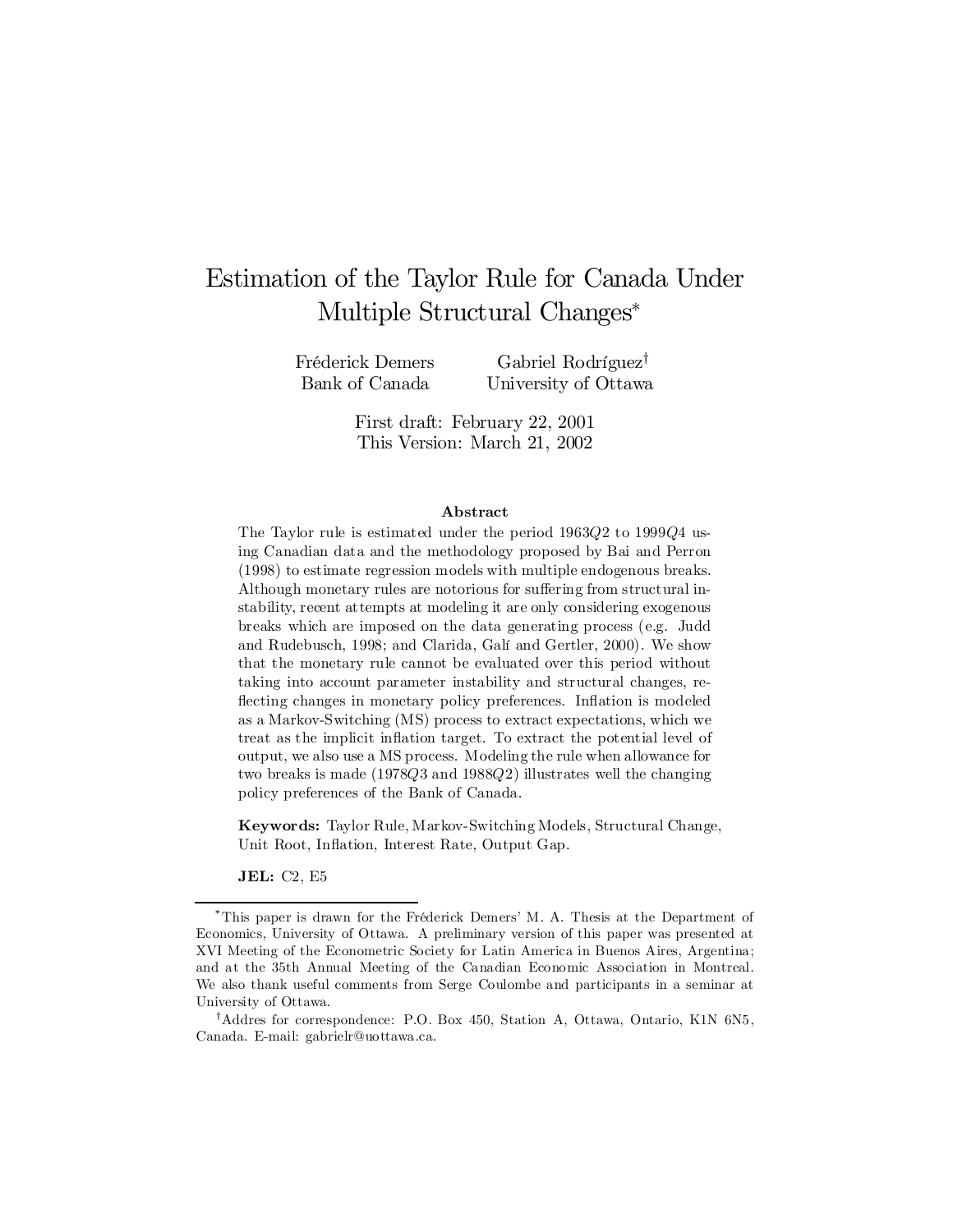## 1 Introduction

This paper attempts to address the issue of the stability of parameter estimates of monetary rules in a context of changing policy preferences. It is now well established that a central bank's reaction function is subject to monetary policy changes that may render obsolete any macroeconomic model based on the information of previous monetary regimes. In effect, McNees (1986, 1992) argued that, for various reasons, central banks' reaction functions are unlikely to remain constant over time, saying that "policy reaction function can be fragile". And yet, only a few researchers have dealt with this important issue.<sup>1</sup> Although reaction functions have been estimated in the context of changing monetary policies, policy changes have always been imposed on the data generating process. In other words, policy shifts have been treated as exogenous. For example, Judd and Rudebusch (1998) and Clarida, Galí and Gertler (2000) have investigated the Fed's reaction function over different periods by estimating a monetary rule for various subsamples, according to the composition of the Federal Open Market Committee. In a similar approach, Nelson (2000) investigated the Bank of England's behaviour by estimating a monetary rule over five different periods.

We are considering a specification similar to that proposed by Taylor (1993) with the addition of persistence and by allowing for more general deterministic components. We specify the monetary rule as

$$
i_t = z_t + \beta_1 (y_t - y_t^P) + \beta_2 (\pi_t - \pi_t^T) + \beta_3 i_{t-1} + \varepsilon_t,
$$
\n(1)

where  $i_t$  is the overnight nominal interest rate,  $z_t$  is a set of deterministic components,  $y_t$  is the log of the actual output level,<sup>2</sup>  $y_t^P$  is the log of the potential output level, which is unobserved. The rate of inflation,  $\pi_t$ , is defined as the quarterly log difference of the Consumer Price Index multiplied by 100;  $\pi_t^T$  is the unobserved inflation target; finally,  $\varepsilon_t \sim i.i.d. (0, \sigma_{\varepsilon}^2)$ is a monetary policy shock. In a benchmark model,  $\pi_t^T$  is defined as the unconditional expectation of  $\pi_t$  based on its  $ARMA(p, q)$  representation.

This specification for the inflation target is similar to that used by Clarida et al. (2000) and implies that the inflation target is time invariant. In an alternative model,  $\pi_t^T$  is extracted from a Markov-Switching autoregression

<sup>&</sup>lt;sup>1</sup> See, e.g. Judd and Rudebusch (1998); Clarida, Galí and Gertler (2000); and Nelson  $(2000)$ .

<sup>&</sup>lt;sup>2</sup> Source of the data is Statistics Canada. The CANSIM labels for the data are B114011 (overnight rate of interest), D14816 (real gross domestic product) and P100000 (Consumer Price Index).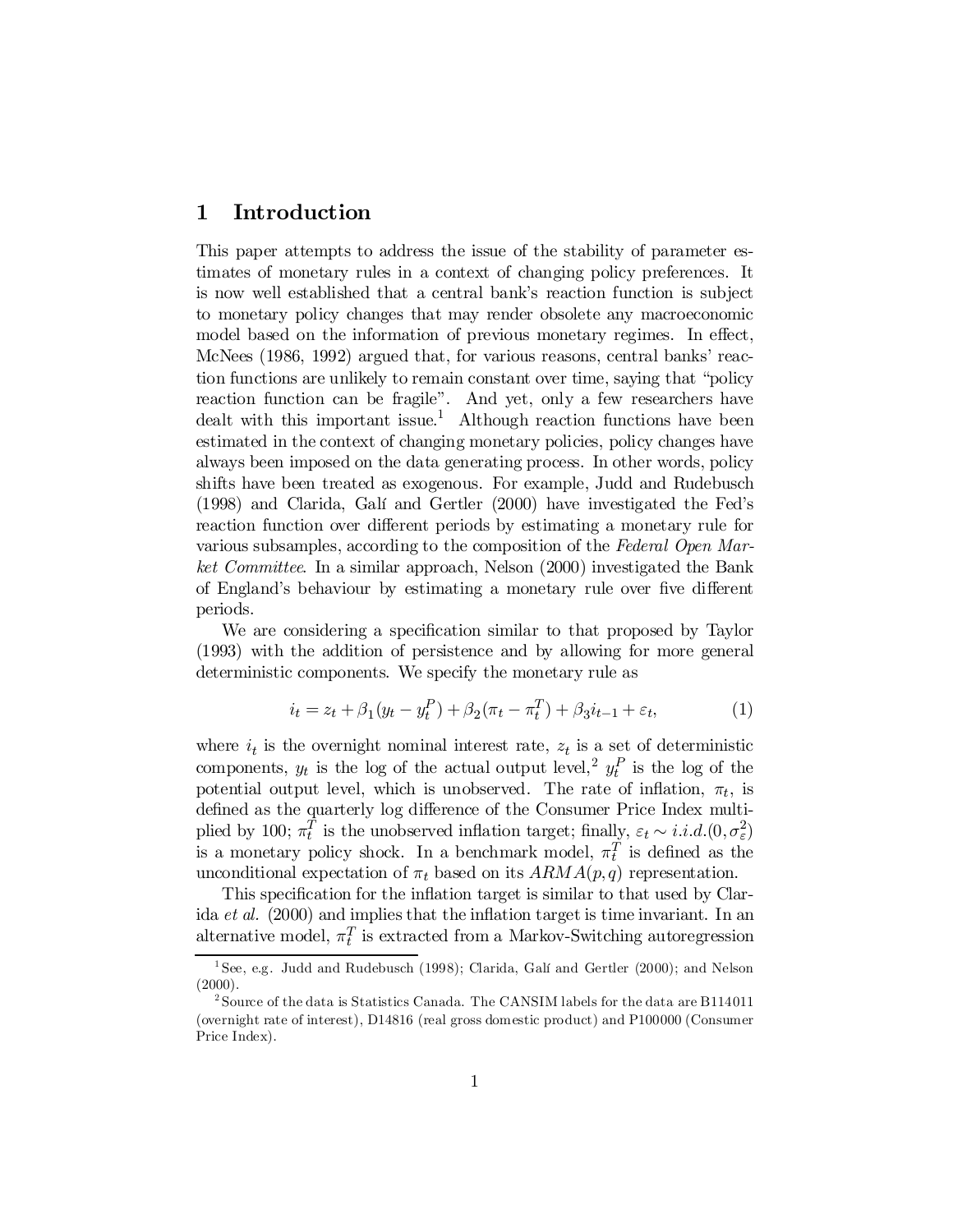$(MS - AR)$  framework with three regimes.<sup>3</sup> Hence, the constant inflation target is denoted as  $\pi^T$ , while the time varying one is denoted as  $\pi_t^T$ . Also, for simplicity, we denote the deviations from the target as  $\pi^* = \pi_t - \pi^T$ ,  $\pi_t^* = \pi_t - \pi_t^T$  and  $g_t = y_t - y_t^P$ . The potential level of output is estimated via a state-space representation with a Markov-Switching growth rate for the stochastic trend function, which able us to have an estimate of the output gap.

Hence, by considering monetary policy changes as an endogenous event, this paper extends the literature by estimating a naive monetary rule for Canada from  $1963Q2 - 1999Q4$  under endogenous structural changes following the methodology of Bai and Perron (1998, hereafter BP). It makes possible for the analyst to estimate a model where an unknown number of structural changes are present. Among other things, we show that the hypothesis of stability is strongly rejected by the data using either definition for the inflation target. However, the estimation results for the model involving the time-varying in‡ation target and two structural breaks appears to be the most appropriate to describe the changing monetary policy preferences of the Bank of Canada.

The rest of this paper is organized as follows. Section 2 presents the results of the analysis of stationarity of each time series. Section 3 deals with the modeling of the potential output level and the extraction of the conditional expectation of inflation. Section 4 presents benchmark results for the estimation of (1) using  $\pi^{T}$  and allowing for an unknown number of breaks using the BP methodology. Then, we relax the assumption that the inflation target is constant through out the sample period and we use  $\pi_t^T$ . Finally, Section 5 briefly concludes.

### 2 Stationarity Analysis

In order to investigate the stationarity of each time series that we are considering in this study, we apply five tests. The first two tests are the augmented Dickey-Fuller test proposed by Dickey and Fuller (1979) and by Said and Dickey (1984) and the nonparametric test proposed by Phillips and Perron (1988). The third test is the  $ADF$  statistic based on the Generalized Least Squares detrending procedure proposed by Elliott, Rothenberg and Stock

<sup>&</sup>lt;sup>3</sup> Hereafter, we write  $MS(m)$ -AR $(p)$  to denote an autoregressive model of order p with a Markov-Switching structure of m regimes.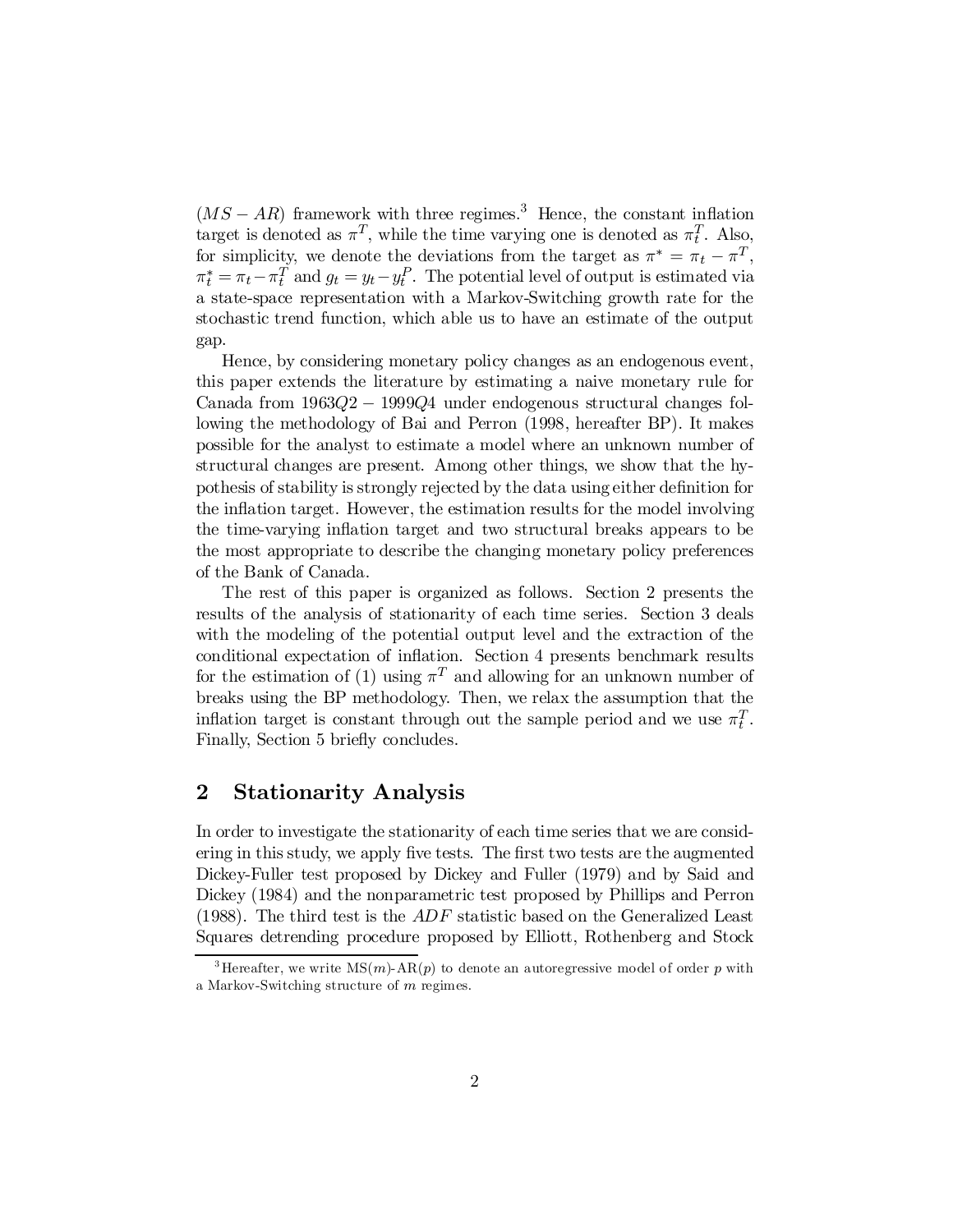$(1996)$ , hereafter ERS.<sup>4</sup> The other two tests allow for more complex dynamics by introducing the possibility that the series are best represented by a shifting mean, a broken trend, or both simultaneously. They are the procedures proposed by Zivot and Andrews (1992) and that of Perron (1997). These statistics are denoted as  $ADF$ ,  $PP$ ,  $ADF^{GLS}$ ,  $ZA$  and P97, respectively.

To choose the order of the autoregression  $(k)$  in the  $ADF$  autoregressions, we follow Campbell and Perron (1991) and Ng and Perron (1995), to use a data-dependent method based on a general to specific recursive procedure. Starting from a maximal order of  $k$  (say  $k$  max), the method tests if the last lag included is significant, and if not, the order of the autoregression is decreased by one and the coefficient of the last lag is again examined. This is repeated until a rejection occurs or the lower bound 0 is reached. In our case, we consider  $k \max = \text{integer}(12 \times \frac{T}{10})$  $(\frac{T}{100})^{1/4}.$ 

For the unit root tests in the presence of structural change, we consider three possible cases according to the composition of the deterministic components, denoted by  $z_t$ . In the first model,  $z_t = \{1, t, DU_t\}$  with  $DU_t = \mathbf{1}(t > T_B)$ , where  $\mathbf{1}(\cdot)$  is the indicator function. This model considers the possibility that there is a break in the intercept, that is, a "crash model, in the terminology of Perron (1989). The second model considers  $z_t = \{1, t, DT_t\}$  where  $DT_t = t1(t > T_B)$ , indicating that a change in the slope of the trend function is allowed. Finally, a third model where  $z_t = \{1, t, DU_t, DT_t\}$  is also considered. In this model both changes are allowed. In all cases,  $T_B$  is the date of the unknown break point, which is also defined as  $\lambda = T_B/T$ . In order to choose  $T_B$ , we estimate the ADF statistic above through  $t = k + 1, k + 2, ..., T - 1$ , and we select the date,  $T_B$ , as the point associated to the infimum value of the  $t_{\hat{\alpha}}$ . This method is called the 'infimum' procedure.

Results are presented in Table 1. For interest rate, we estimated the ADF test using only an intercept and, for the lag structure, we have selected  $k^* = 7$ . Given this parameterization, we were not able to reject the null hypothesis since  $\hat{\alpha} = 0.94$  and  $t_{\hat{\alpha}} = -2.01$ . When applying the PP test, we arrived at the same conclusion that the interest rate is nonstationary with  $\hat{\alpha} = 0.94$  and  $Z_{t_{\hat{\alpha}}} = -2.33$ . Following the GLS detrending procedure and

 $4$ The ERS approach consists of first locally removing the deterministic components of  $\{y_t\}$  via *GLS*. Denoting  $\{y_t^{\bar{\alpha}}\}$  and  $\{z_t^{\bar{\alpha}}\}$  as  $y_t^{\bar{\alpha}} = y_1$ ,  $(1 - \bar{\alpha}L)y_t$  and  $z_t^{\bar{\alpha}} = z_1$ ,  $(1 - \bar{\alpha}L)z_t$ , for  $t = 2, 3, ..., T$ ; where  $\overline{\alpha} = 1 + \overline{c}T^{-1}$ , with  $\overline{c} = -7.0$  for the case where  $z_t = \{1\}$ , and  $\bar{c} = -13.5$  when  $z_t = \{1, t\}$ . If we define  $\hat{\psi}$  as the estimator obtained from a regression between  $y_t^{\overline{\alpha}}$  and  $z_t^{\overline{\alpha}}$ , then, we this estimate to construct the detrended series  $\widetilde{y}_t = y_t - \widehat{\psi}' z_t$ and we apply an ADF test on  $\widetilde{y}_t$ .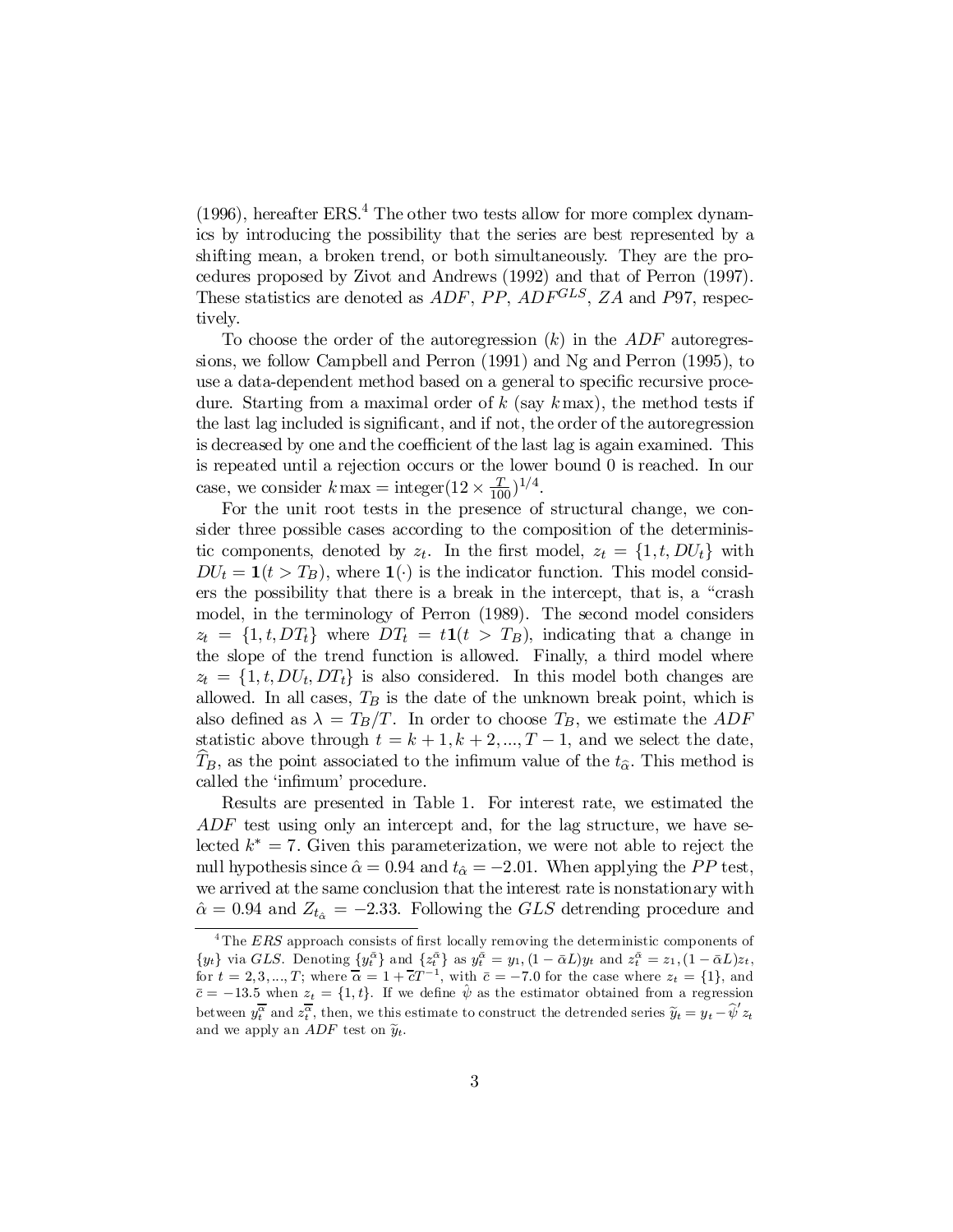selecting  $k^* = 9$ , we have a  $t_{\hat{\alpha}}$  of  $-1.26$  and an  $\hat{\alpha}$  of 0.97, which is not statistically different from one when we compare the calculated statistic to the critical values.<sup>5</sup> However, using the ZA approach with a  $k^* = 9$ , we found that the series suffers from a structural break in both the intercept and the slope, with a  $\hat{\alpha} = 0.51$  and a  $t_{\hat{\alpha}} = -6.10$ , which is well below the 1% asymptotic critical value. According to this test, the break corresponds to the observation  $1981Q1$ . Because this date is located near the major turnaround in the Canadian monetary policy, we can argue that the break is in fact capturing this important historical event. Similarly, the P97 approach test led us to the same conclusion that the series is  $I(0)$  with the break point at the observation 1979Q3.

For  $\{\pi_t\}$ , the *ADF* test, including only an intercept and selecting a  $k^* = 8$ , gives us  $\hat{\alpha} = 0.89$  and  $t_{\hat{\alpha}} = -1.96$ , which is well below the 10% critical value. The  $PP$  test first led us to believe that the inflation rate was following a stationary process since the test statistic was equal to  $-4.01$ , thus we reject the null at the 1% critical level.<sup>6</sup> Using the  $ADF^{GLS}$ , we conclude in favour of the presence of a unit root in  $\{\pi_t\}$ . However, with the ZA test, we find that  $\{\pi_t\}$  is  $I(0)$  at the 2.5% significance level, with a break in the intercept and the slope at 1982Q4. In the case of the P97 test, we arrive at the same conclusion at the 1% level.

Lastly, for the output series,  $\{y_t\}$ , applying the ADF test, we find  $\hat{\alpha} =$ 0.97 and  $t_{\hat{\alpha}} = -2.31$ .<sup>7</sup> With the *PP* test, we cannot reject the null hypothesis. Results from the  $ADF^{GLS}$  statistic give us same conclusion. Using either  $ZA$  or P97, it is impossible to reject the null that the series is integrated of order one.

## 3 A Markov-Switching Models for Output and In **flation**

Our specification for the measure of the potential output level draws from the algorithm of Kim (1994), which uses the approximations proposed by Lam (1990) as an extension to the method originally proposed by Hamilton

 $5$ Because in the  $GLS$  detrending approach the presence of the intercept is asymptotically negligible (see the condition B of Elliott, Rothenberg and Stock, 1996), the critical values for  $z_t = \{1\}$  are the same as those for  $z_t = \{0\}.$ 

<sup>&</sup>lt;sup>6</sup>When a  $MA(1)$  for  $\{\Delta \pi_t\}$  was estimated, we found a coefficient  $\hat{\theta} = -0.59$ , which we consider to be a highly negative moving average component which can be the reason why the PP test is rejecting the null hypothesis of a unit root.

<sup>&</sup>lt;sup>7</sup>For this variable, a time trend was also included in the  $ADF$ , PP and  $ADF^{GLS}$ statistics.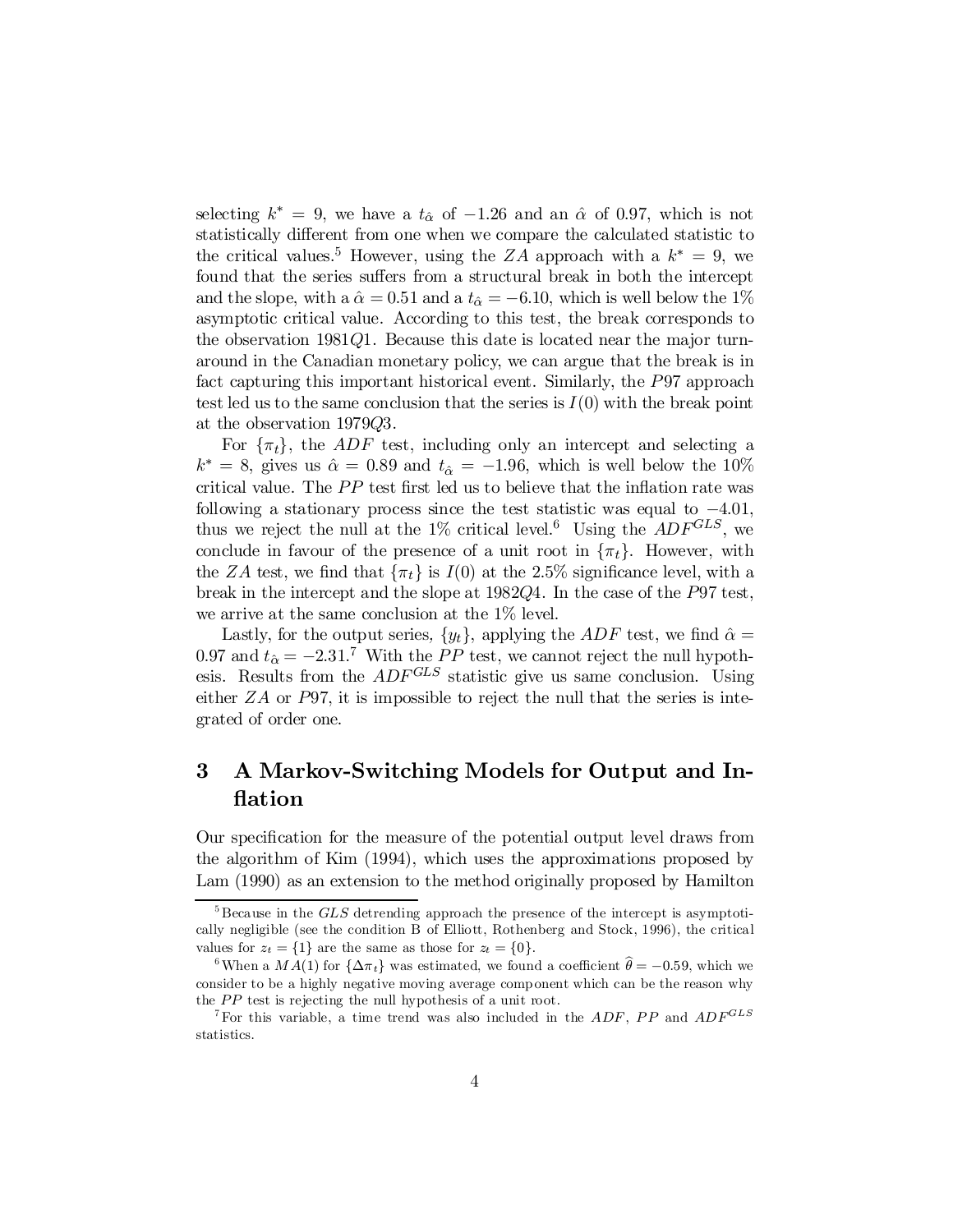(1989). We therefore have the following representation:

$$
y_t = n_t + g_t \tag{2}
$$

$$
n_t = n_{t-1} + \mu_{s_t} \tag{3}
$$

$$
\mu_{s_t} = \mu_0 s_t + \mu_1 s_t + \mu_2 s_t \tag{4}
$$

$$
g_t = \phi_1 g_{t-1} + \phi_2 g_{t-2} + e_t, \tag{5}
$$

which means that  $y_t$  is composed of two components:  $n_t$ , a stochastic trend function, and  $g_t$ , a cyclical deviations from the stochastic trend apecified as an AR(2) process. This term is the output gap. The coefficient  $\mu_{s_t}$  is the growth rate of output following a first order Markov-Switching process, subject to discrete shift, with  $\mu_0 < 0$ ,  $\mu_1 > 0$ , and  $\mu_0 < \mu_1 < \mu_2$ . The unobservable state of the economy is  $s_t = 1$  if  $s_{t-1} = j$ , and  $s_t = 0$  otherwise; and the stochastic process for the unobservable states is defined as  $Pr[s_t =$  $i | s_{t-1} = j] = p_{ij}$ . The error term,  $e_t$ , is an *i.i.d.*  $N(0, \sigma_e^2)$  sequence. In general, we have  $i, j = 1, 2, ..., m$ ; with m being the number of regimes. Here, we have selected  $m = 3$ . To estimate the potential output level, we used the data for the period going from 1961Q1 until 1999Q4.

For the inflation rate, we directly modelled  $\pi_t^e$  as also being governed by a three state Markov-Switching model, equivalent to how Garcia and Perron (1996) modeled the U.S. ex-ante real interest rate. We estimated the following equation:

$$
(\pi_t - \mu_{s_t}) = \phi_1(\pi_{t-1} - \mu_{s_{t-1}}) + \phi_2(\pi_{t-2} - \mu_{s_{t-2}}) + v_t,
$$
(6)

where  $v_t \sim i.i.d. N(0, \sigma_v^2)$ . Under rational expectation,  $\pi_t^e$  is equivalent to  $\pi_t^T$ , our implicit inflation target. In addition, following Ricketts and Rose  $(1995)$ , we interpret the filtered probabilities as reflecting the relative beliefs of agents that the central bank will actually follow one of the three policy regime with respect to the rate of inflation it will tolerate. Moreover, given this interpretation of the filtered probabilities, we can also interpret  $\pi_t^T$  as being the rate anticipated by agents, or, in other words, as being an implicit inflation target. This point is very important since Canada has been using an explicit target only since February 1991. However, the Bank's authorities evidently paid a lot of attention to inflation in the past despite the fact there was no public announcement made relative to the inflation rate it would set as a target.

#### 3.1 Estimation Results

Estimations were done on Gauss and Kim and Nelson's (1999) source codes were used as a basis to construct the codes for the  $MS(m)\text{-}AR(p)$  models. In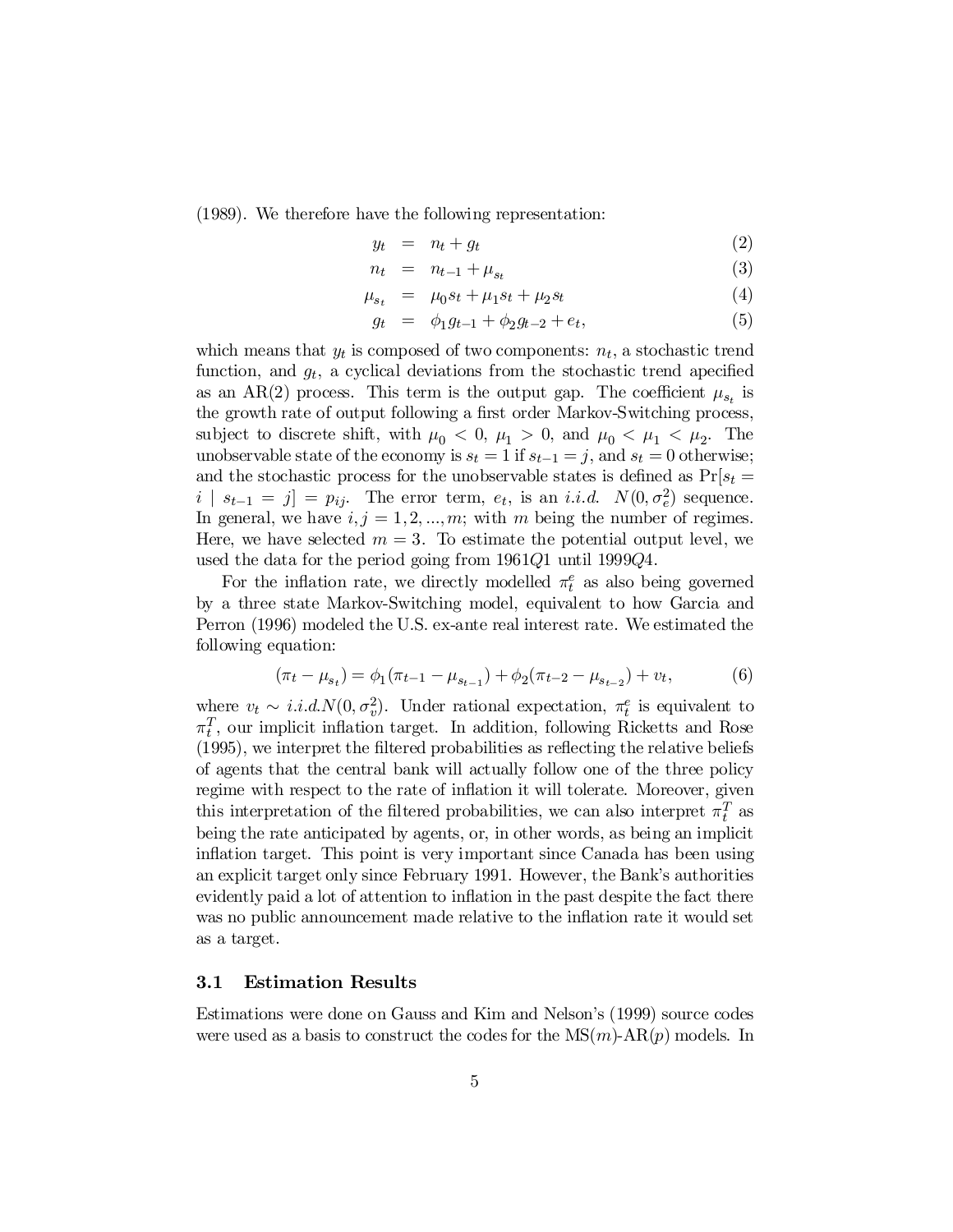Figure 1, we show the estimated potential output and output gap measures. Since the 60s, we notice that there are three major periods where the actual output has been well below its potential level. First, during the period of the late 70s. Second, during the severe economic times of the early 80s, when Canada's monetary policy became tight. Finally, it appears as if the recession of the early 90s and the major cutbacks in government spending during the mid 90s caused the Canadian output to remain well below its potential level during most of the last decade. Given our estimates of the output gap, we have only recently entered a phase where the production level would be above a sustainable potential level. The nature of these results can partly explain why inflation has remained relatively low during the last decade, while it can also explain its recent resurgence as the strong current expansion brought  $y_t$  above  $y_t^P$ , thus creating excess demand.

The maximum likelihood estimation results are presented in Table 2 and the transition probabilities are shown in Figure 2. The values for the three mean growth rates of output are  $\hat{\mu}_0 = 2.63$ ,  $\hat{\mu}_1 = 0.78$ , and  $\hat{\mu}_2 =$  $-0.75$ . The autoregressive coefficients are  $\hat{\phi}_1 = 1.35$  and  $\hat{\phi}_2 = -0.46$ . Our model appears to be well able to capture the main dynamics and cyclical movements of output as the filtered probabilities of being in one of the three regimes allowed are in accordance with times of recessions or booms. Moreover, the probability of being in the state of high growth remains near zero after the economic boom of 1987. This is consistent with the Golden Age period, which lasted through the sixties until the oil price shock of 1973, where output grew at a much faster pace than what we have been observing since (see Figure 1). The filtered probabilities of being in a state of contraction illustrate quite well the periods which are significantly marked with quarters of negative growth, especially from 1981Q3 to 1983Q4, where they rose to nearly 100%. A similar behaviour is observed from 1990Q2 to 1991Q2, as they again rose from 26% to peak at nearly 100% during 1990Q4 until 1991 $Q$ 1. Given the transition probabilities, we find that the expected duration of being in high growth, moderate growth, and negative growth are 1.5, 6.5 and 3.1 quarters, respectively.

For the inflation rate, maximum likelihood results for the three regimes specification are presented in Table 3. For the autoregressive coefficients we have  $\hat{\phi}_1 = 0.24$ , and  $\hat{\phi}_2 = -0.19$ . These results contrast very much with those estimated under a linear specification where the sum of the  $\phi$ 's is near unity. For the mean of  $\pi_t$ , we have  $\hat{\mu}_0 = 9.24$ ,  $\hat{\mu}_1 = 4.01$  and  $\hat{\mu}_2 = 1.56$ . The estimated variances for the three regimes are  $\hat{\sigma}_0^2 = 4.64$ ,  $\hat{\sigma}_1^2 = 2.39$ and  $\hat{\sigma}_2^2 = 1.17$ , respectively. All these parameters are significant at the 1% significance level. An interesting feature of the estimated coefficients is that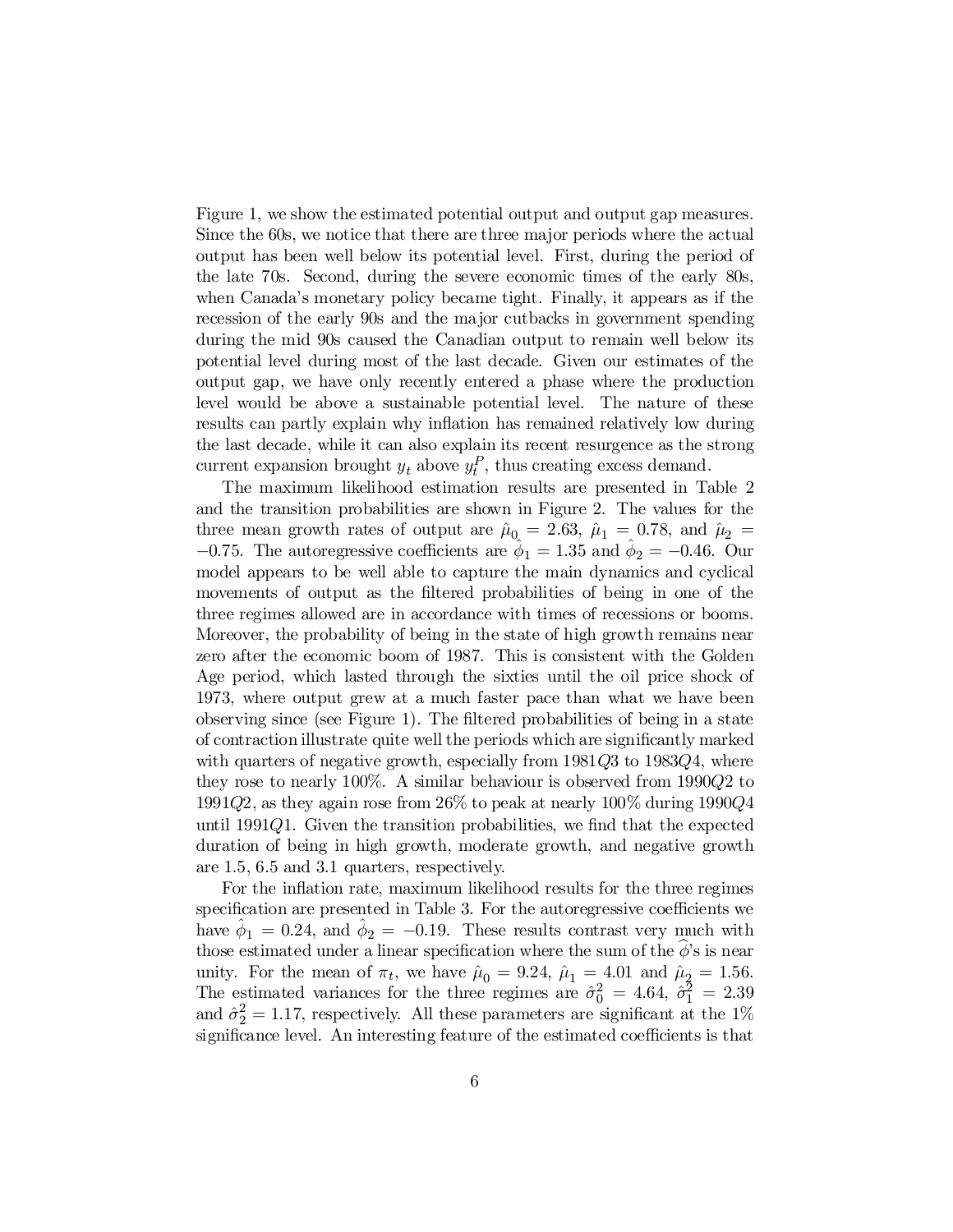$\hat{\mu}_2$ , the mean rate of inflation corresponding to a monetary policy concerned with keeping prices under control, is about half a point below the official mid-range target announced by the Bank of Canada since 1994. Moreover, these results are in line with those of Ruge-Murcia (1998), who showed that since the beginning of the official policy of inflation targeting by the Bank, inflation rates in Canada have been more likely to be below the mid-range of the target then above. The results of Ruge-Murcia (1998) are also suggesting that the Bank of Canada has asymmetric preferences with respect to inflation. Furthermore, our results also highlight quite well previous allegations (e.g. Ball and Cecchetti, 1990) which stated that in‡ation volatility increased with higher rates of inflation. In effect, the estimated variance increases significantly as we go from a regime of low inflation to a regime of medium inflation, while it increases even more when we are under the regime of high in‡ation, being nearly twice as high as that observed in regime of moderate inflation. The expected durations for the regime of high, moderate and low inflation are 18.48, 25.38 and 81.96 quarters, respectively.

As for the case of the potential output estimations, the filtered probabilities, shown in Figure 3, are well distributed. Notice that in 1973Q2; the filtered probabilities of going into the regime of high inflation suddenly increased, to decrease only in 1983Q1. Furthermore, with a lag of one quarter, our model is capturing the sudden and brief rise in in‡ation that occurred in 1991 $Q$ 1. For the regime of moderate inflation, the filtered probabilities are high from  $1966Q2$  to  $1972Q3$  and from  $1983Q3$  to  $1991Q1$ . Finally, the filtered probabilities for the regime of low inflation are close to zero form the beginning of the sample until  $1966Q1$ , while they remain close to zero until 1991 $Q3$ . Afterwards, the filtered probabilities remain high until 1999 $Q4$ . This period corresponds to the era of the official inflation targeting policy by the Bank of Canada.

#### 3.2 Selecting the  $MS(m)$ -AR $(p)$  Model

The estimated model that yielded the most attractive results for the output estimations was the  $MS(3)$ -AR(2). The model considered in Kim (1994), a  $MS(2)$ - $AR(2)$ , did not prove to be able to provide us with parameters that made any economic sense. For example, the filtered probabilities of being in one of the two regimes were always equal to unity for the first half of the sample while they were equal to zero for the second half. The consequences of such results are that once we enter the second regime, we are to remain there for ever as  $1/(1-p_{jj})$  diverges to infinity. These results were robust to the choice of initial values used. Finally, another problem with the MS(2)-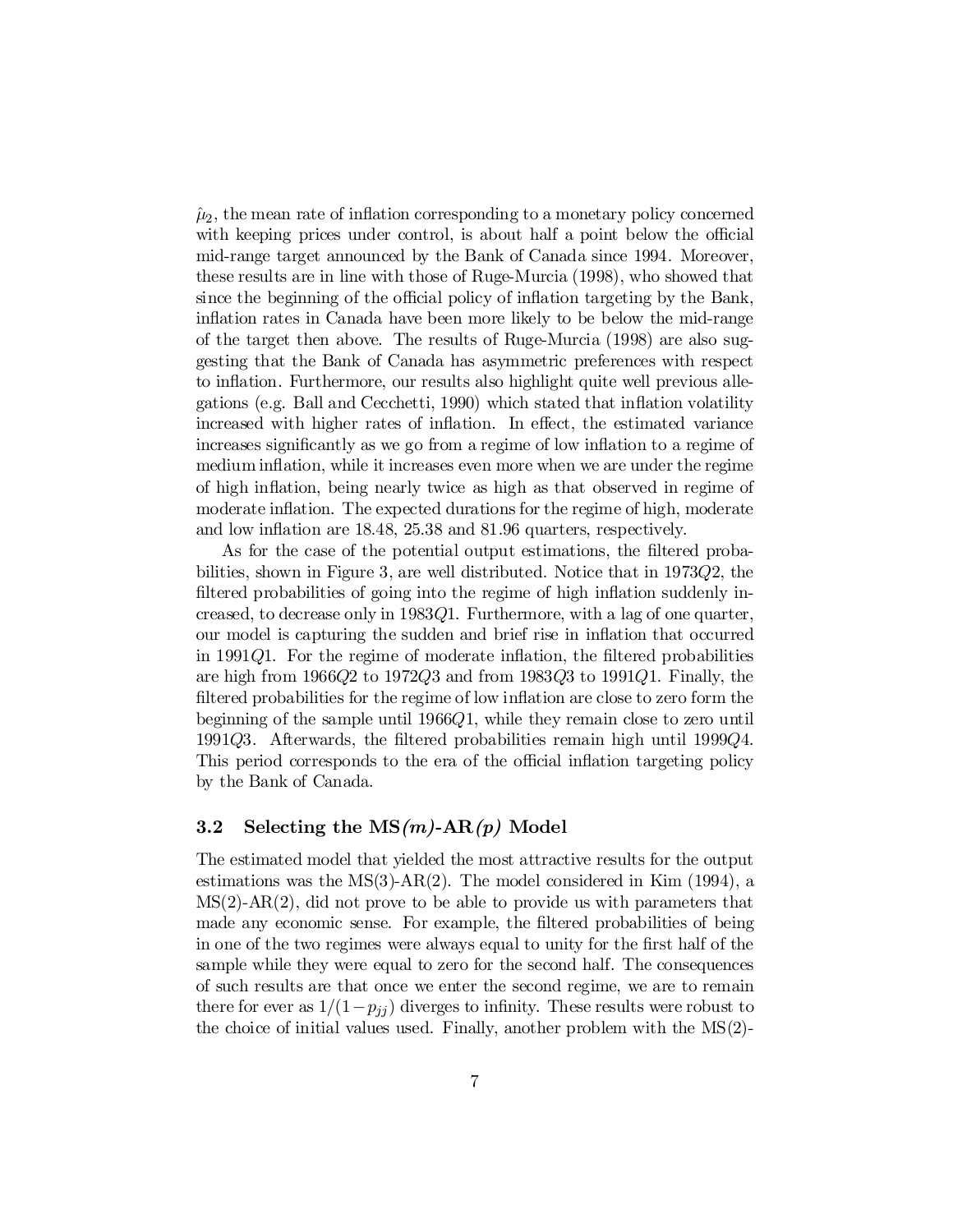AR(2) model is that we were confronted with having either a model where the filtered probabilities captured the main features of the known business cycles well but where the estimated potential output was not well behaved at all, or a model with opposite characteristics.

When testing Markov-Switching specifications, the commonly used tests such as the likelihood ratio or the Wald test cannot be applied as usual since a number of parameters (denote them by  $\kappa$ ) are not identified under the null hypothesis. When some parameters are not identified under the null hypothesis, the distribution then depends on nuisance parameters present under the alternative, leading to non-standard testing procedures and the LR test does not follow a  $\chi^2_{\kappa}$  distribution. Therefore, to be able to verify if our model is truly justified despite its attractive results, we used the testing procedure proposed by Davies (1987), where the null hypothesis consists of  $m-1$  regimes and the alternative consists of m regimes.<sup>8</sup>

For the specifications of the output, we have the following results. Testing for a linear specification (i.e. a single regime) against a non-linear specification with two regimes ( $\kappa = 3$ ), we can reject the null hypothesis with a  $p$ -value of 0.001. Finally, testing for the null of two regimes against the alternative of three  $(\kappa = 5)$ , we can still reject the null hypothesis in favour of the alternative (of three regimes) as the  $p$ -value equal to 0.0. Therefore, our model for the output which yields the most attractive results is also very well supported by Davies' (1987) test.

Testing the specifications of  $\pi_t$ , for one regime against two  $(\kappa = 4)$  gives a p-value equal to 0.023. Thus, we are able to reject the null that  $\pi_t$  is generated by a linear autoregressive process. Testing for the case of two regimes against three regimes ( $\kappa = 6$ ), we are once again able to reject the null hypothesis with a  $p$ -value equal to 0.0. Thus, our three regimes Markov-Switching specification for  $\pi_t$  appears to be strongly justified according to the test of Davies (1987).

<sup>&</sup>lt;sup>8</sup>See the technical appendix in Garcia and Perron (1996) for a brief description of the test of Davies (1987).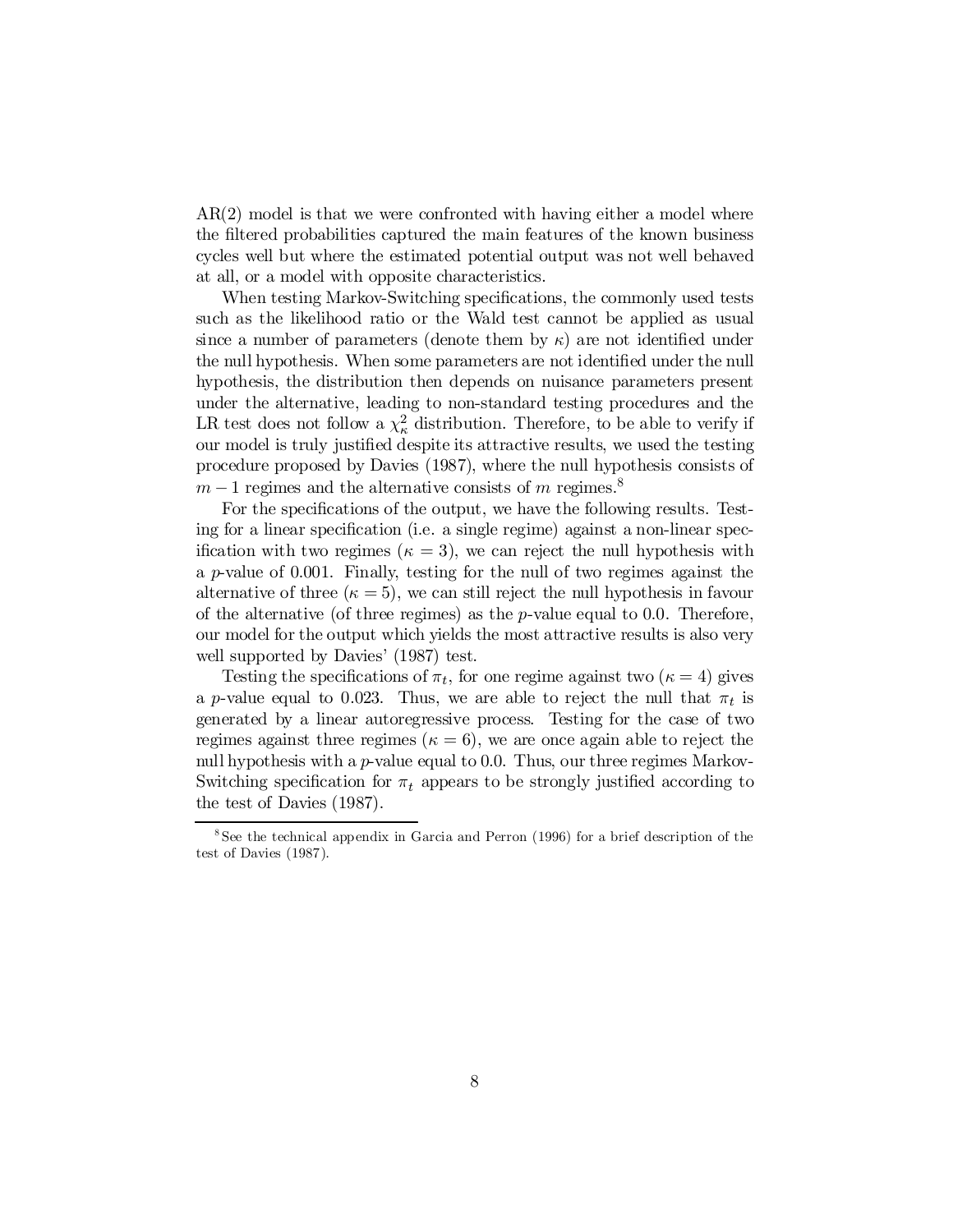## 4 Estimating the Taylor Rule Under Multiple Structural Changes

Following BP and using similar notation, we consider the following multiple linear regression with m breaks  $(m+1$  regimes)

$$
\begin{cases}\n i_t = z'_t \gamma_1 + x'_t \beta + \varepsilon_t, & t = 1, 2, ..., T_1 \\
i_t = z'_t \gamma_2 + x'_t \beta + \varepsilon_t, & t = T_1 + 1, ..., T_2 \\
\vdots & \vdots \\
i_t = z'_t \gamma_{m+1} + x'_t \beta + \varepsilon_t, & t = T_m + 1, ..., T\n\end{cases}
$$
\n(7)

According to this specification,  $i_t$  is the observed dependent variable at time t;  $z_t$  ( $q \times 1$ ) and  $x_t$  ( $p \times 1$ ) are vectors of covariates and  $\gamma_j$  ( $j = 1, 2, ..., m+1$ ) and  $\beta$  are the corresponding vectors of coefficients; and  $\varepsilon_t$  is the disturbance term at time t. The indices  $(T_1, ..., T_m)$ , or the break points, are explicitly treated as unknown. The purpose is to estimate the unknown regression coefficients together with the break points when T observations on  $(i_t, x_t, z_t)$ are available.

The method of estimation considered is that based on the least squares principle. For each m-partition  $(T_1,...,T_m)$ , the associated least-squares estimates of  $\beta$  and  $\gamma_j$  are obtained by minimizing the sum of squared residuals

$$
(I - X\beta - \bar{Z}\gamma)'(I - X\beta - \bar{Z}\gamma) = \sum_{i=1}^{m+1} \sum_{t=T_{i-1}+1}^{T_i} [i_t - x_t'\beta - z_t'\gamma_i]^2.
$$
 (8)

The estimation of (8) able us to obtain  $\hat{\beta}(\{\hat{T}_{B_j}\})$  and  $\hat{\gamma}_j(\{\hat{T}_{B_j}\})$  which can be considered as the resulting estimates based on the given  $m$ -partition  $(T_1, ..., T_m)$  denoted by  $\{T_j\}$ . Substituting these estimates in the objective function and denoting the resulting sum of squared residuals as  $S_T(T_1,...,T_m)$ , the estimated break points  $(T_1,..., T_m)$  are such that  $(T_1,..., T_m)$  =  $\arg \min_{\{T_1,\ldots,T_m\}} S_T(T_1,\ldots,T_m)$ , where the minimization is taken over all partitions  $(T_1, ..., T_m)$ . Then, the break-point estimators are global minimizers of the objective function. Finally, the regression parameter estimates are obtained using the associated least-squares estimates at the estimated m-partition  $\{T_j\}$ , i.e.  $\beta = \beta(\{T_j\})$  and  $\widehat{\gamma} = \widehat{\gamma}(\{T_j\}).$ 

BP propose some test statistics to detect multiple breaks. The first statistic is the sup  $F$  type test of the null hypothesis of no structural break  $(m = 0)$  versus the alternative hypothesis that there are  $m = k$  breaks. Maximizing the F-statistic is equivalent to minimizing the global sum of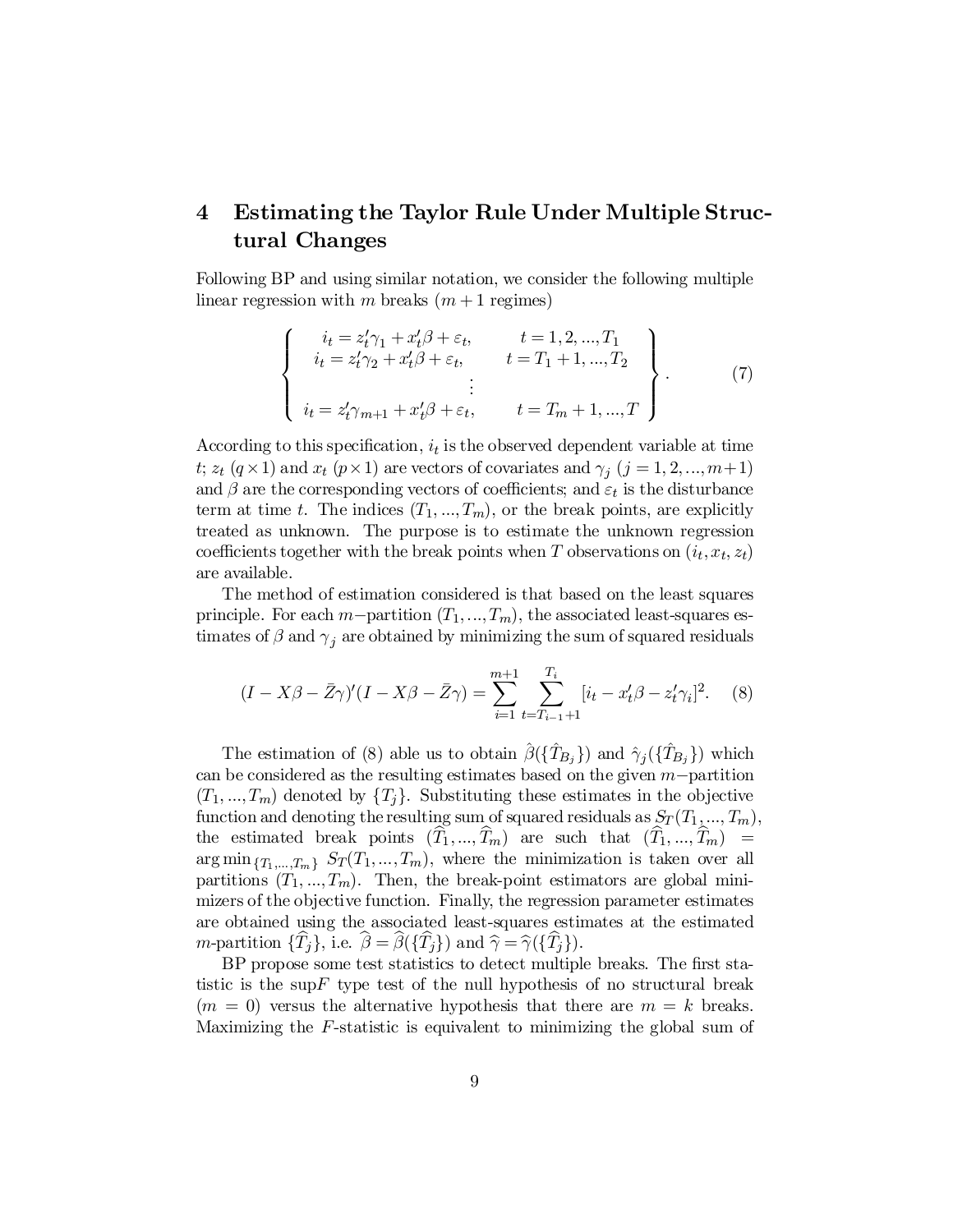squared residuals. They showed that this procedure is asymptotically equivalent since the break dates are consistent even in the presence of serial correlation. However, the asymptotic distribution still depends on the selected minimal length of the segments, call it h, with  $\epsilon = h/T$ .

When the investigator wishes not to pre-specify a particular number of breaks to make inference, BP propose two tests of the null hypothesis of no structural break against an unknown number of breaks given some upper bound M. These are called the double maximum tests  $(UD\text{max }F_T(M,q))$ and  $WD$ max  $F_T(M,q)$ ). Similarly, they propose a test of the null of no break versus an alternative of  $k$  breaks,  $k$  being fixed. This test is denoted as the sup $F_T(k;q)$ . BP also propose a test for l versus  $l+1$  breaks which is applied sequentially. This test is labelled as the  $\sup F_T(l+1|l)$ . The method amounts to the application of  $l + 1$  tests of the null hypothesis of no structural change versus the alternative hypothesis of a single change. The test is applied to each segment containing the observation  $T_{j-1}$  to  $T_j$  with  $j = 1, ..., l + 1$ . We conclude for a rejection in favor of a model with  $l + 1$ breaks if the overall minimal value of the sum of squared residuals (over all segments where an additional break is included) is sufficiently smaller than the sum of squared residuals from the  $l$  breaks model. The break date is selected as the one associated with this overall minimum.

Other criteria to select for the number of breaks presented by BP are the  $BIC$  and  $LWZ$  methods. Using different data generating processes, Bai and Perron (2000) performed Monte Carlo experiments to investigate the behavior of each method. Their main conclusions are that "[...] the  $BIC$ works well when breaks are present but less so under the null hypothesis" (Bai and Perron, 1998). According to them, if we suspect that no break are present in the model, then the LWZ method is more appropriate. Finally, they argue that the sequential procedure works best when compared with the other methods they investigated.

For the estimation, we assumed that the data have different distributions across segments. This implies that the standard errors and the LM tests were calculated separately for each segment. Finally, since the potential output level and the inflation target are both unobservable, they need to be generated (see above) prior to the estimation of the monetary rule. We are therefore confronted to the problem of using generated regressors. In other words, the parameters of the first stage equation may not be orthogonal to those of the second stage, which can lead to non-spherical errors (Pagan, 1984). Given the non-sphericity of the variance-covariance matrix, we are using a robust standard error technique in order to achieve estimates of the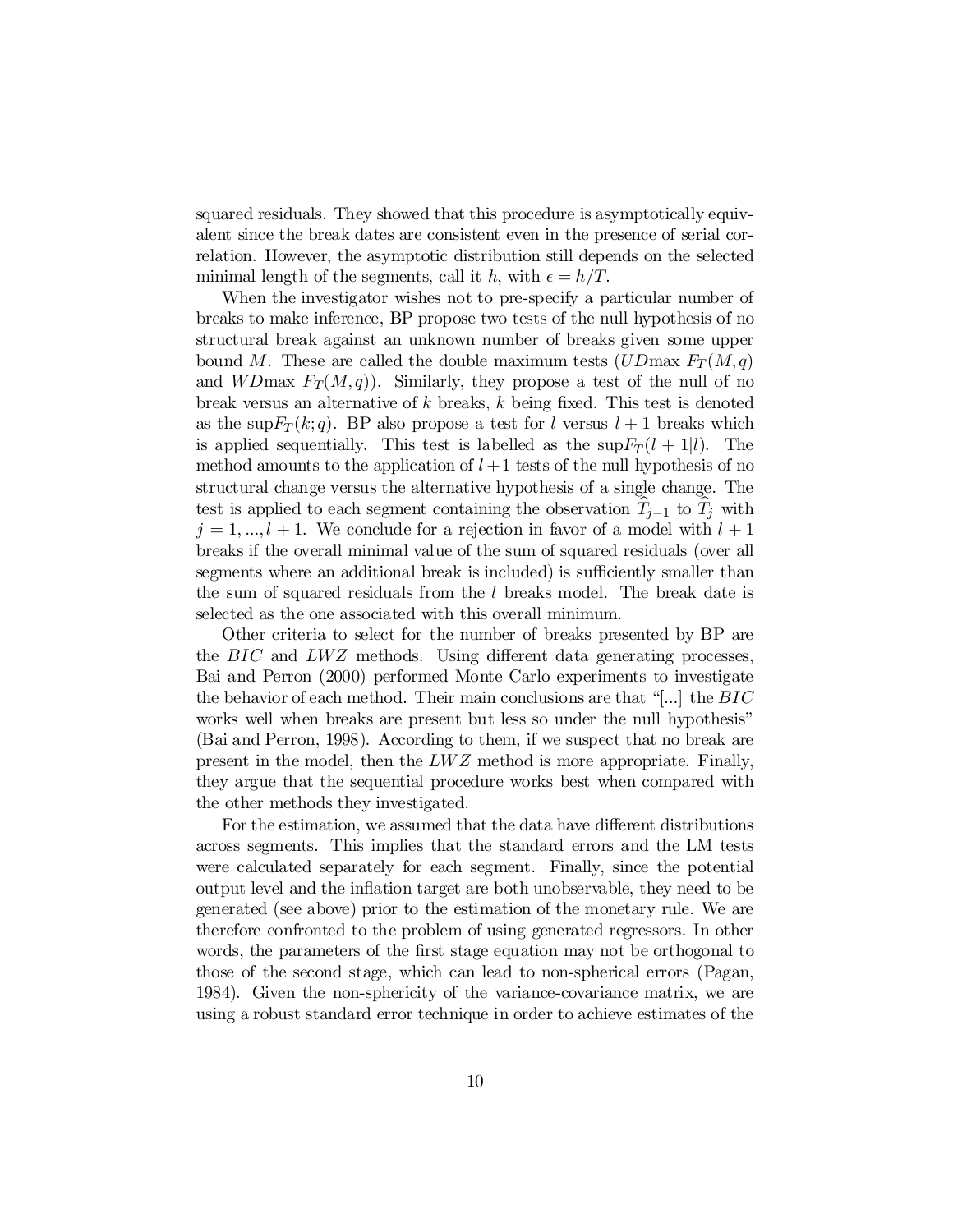standard errors. 9

Since our goal is to capture the possible monetary policy changes, with respect to all the population parameters, we only consider the case of a pure structural change model. We investigated the model using different sizes for the trimming of the sample. That is,  $\epsilon = 0.05, 0.1, 0.15, 0.2$  and 0.25, for which the asymptotic critical values are tabulated in BP.<sup>10</sup> We imposed a maximum of seven breaks for  $\epsilon$ 's of 0.05 and 0.1; five when  $\epsilon = 0.15$ ; three when  $\epsilon = 0.2$ ; and two when  $\epsilon = 0.25$ . Because many possibilities arise as one sets different trimming sizes, we only report the most pertinent and illustrative results that we obtained.

Finally, as  $i_t$  can be said to evolve around a deterministically broken time trend, we included a time trend to the vector of deterministic components to capture this important characteristic of the dependent variable.<sup>11</sup>

### 4.1 The Benchmark Model: A Time Invariant Inflation Target

In this section, we present a benchmark model which uses  $\pi^T$  with  $\epsilon = 0.2$  $(h = 29)$  and  $M = 3$ . Estimation results of (8) along with some diagnostic tests are reported in Table 4. A single break located in 1978Q3 can be detected by either the  $\sup F_T(k)$  or the  $\sup F_T(l+1|l)$  test.<sup>12</sup> In the first regime, the estimated long-run response of  $i_t$  to a change in  $g_t$  is 1.37, which is larger than that of  $\pi^*$  which stands at 0.47. During the second regime, the long-run response of  $g_t$  falls to 0.51 and that of  $\pi^*$  increases to 0.81. This model is perhaps still misspecified since first order serial correlation remains in the residuals during the first regime, implying that the Bank is smoothing interest over a period of six months. In addition, ARCH effects of order 2 are present in the second regime. However, it is now well known that ignored additive outliers<sup>13</sup> or structural changes can generate leptokurtik errors and hence, generate spurious ARCH effects and apparent non-normality. We thus tested for the presence of additive outliers using the test recently proposed by Perron and Rodríguez (2002) and applied a ro-

<sup>&</sup>lt;sup>9</sup> The parametric estimator proposed by den Haan and Levin (1996) was used. The number of lag is selected by AIC and is allowed to vary across variables.

<sup>&</sup>lt;sup>10</sup> The estimations were done using the accompanying Gauss codes of Bai and Perron (1998).

 $11$ <sup>11</sup> The unit root tests performed above are clearly providing support for this argument. <sup>12</sup> According to the sequential procedure, the results were the same when using  $\epsilon = 0.15$ 

and  $\epsilon = 0.25$ ; while when using  $\epsilon = 0.1$ , three breaks are found at 10% and none at 5%. Results are unreported, but available form the authors upon request.

 $13$  For the remaining of the paper, we freely employ the word outlier for 'additive outlier'.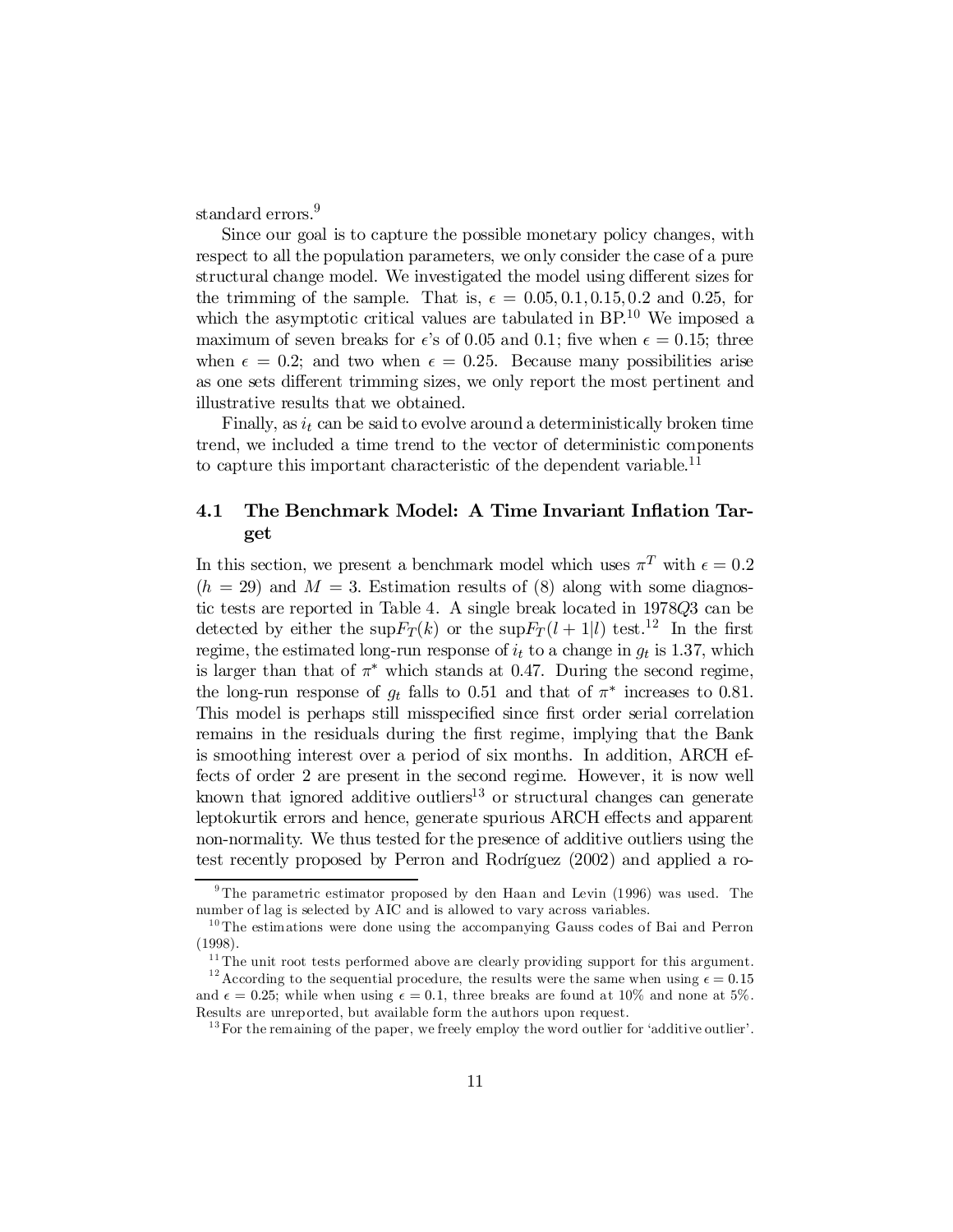bust LM test on the residuals, as suggested by Franses, van Dijk and Lucas  $(1998).$ <sup>14</sup> Using the finite critical values  $(T = 100)$  tabulated in Perron and Rodríguez  $(2002)$ , significant outliers were found in both segment.<sup>15</sup> Then, using data corrected for additive outliers, the null hypothesis of no serial correlation and homoskedasticity is again rejected.

Alternatively, it is possible that using a simple time invariant in‡ation target is not an appropriate way to describe agents beliefs regarding in‡ation expectations, and hence, consists of a misspecification of the monetary rule. Thus, for the rest of this section, we analyze the rule using  $\pi_t^*$ , as estimated above by Markov-Switching approach.

#### 4.2 A Time-Varying Inflation Target

When using this time  $\pi_t^T$  and imposing an  $\epsilon = 0.25$ , the dates which are minimizing the squared sum of residuals are 1978Q3 and 1988Q2. The  $\sup F_T(k)$  is significant for all k, implying that there is at least one break present in the model. The UDmax, WDmax and the test of sup  $F_T(2|1)$ , are all significant at the  $1\%$  significance level.<sup>16</sup> However, both information criterion are selecting the linear model. Given that the sup  $F_T(2|1)$  test provides strong evidence in favour of a model with two breaks, we selected this model, for which the results are presented in Table  $5^{17}$ 

The least squares estimation results for this model are suggesting that the long-run responses during the first monetary regime the Bank of Canada was moving interest rates in a Keynesian fashion by responding mainly to output movements  $(\beta_{1,1}/(1-\beta_{3,1}) = 1.44)$ . Meanwhile, inflation was trending up during most of the second half of this regime, generating only a mild  $(\beta_{2,1}/(1-\beta_{3,1})=0.14)$  long-run response from the Bank. With respect to the LM tests, significant  $(5\%)$  order two serial correlation is detected, but the conditional variance is *i.i.d.*. Also, the removal of an outlier  $(1975Q2)$ is enough to make the ARCH-LM test fail to reject the null hypothesis.

During the second monetary regime, with a  $\beta_{1,2}/(1-\beta_{3,2})$  of  $-0.61$ , we see that the Bank reacted strongly and pro-cyclically to the accumulated excess demand pressures in the aftermath of the second oil price shock. Whenever the response of  $i_t$  to output gap fluctuations is negative, we can

 $14$ In effect, Franses *et al.* have shown that the ARCH-LM test suffers from important size distortion when outliers are present in the data.

 $^{15}\mathrm{The}$  dates are: 1975Q2 and 1980Q4.

 $^{16}\mathrm{The}$  date of the break for the model with a single structural change is 1978Q3.

<sup>&</sup>lt;sup>17</sup> The dates are almost identical for  $\varepsilon = 0.2$ , while as many as six breaks can be found when  $\varepsilon = 0.05$ .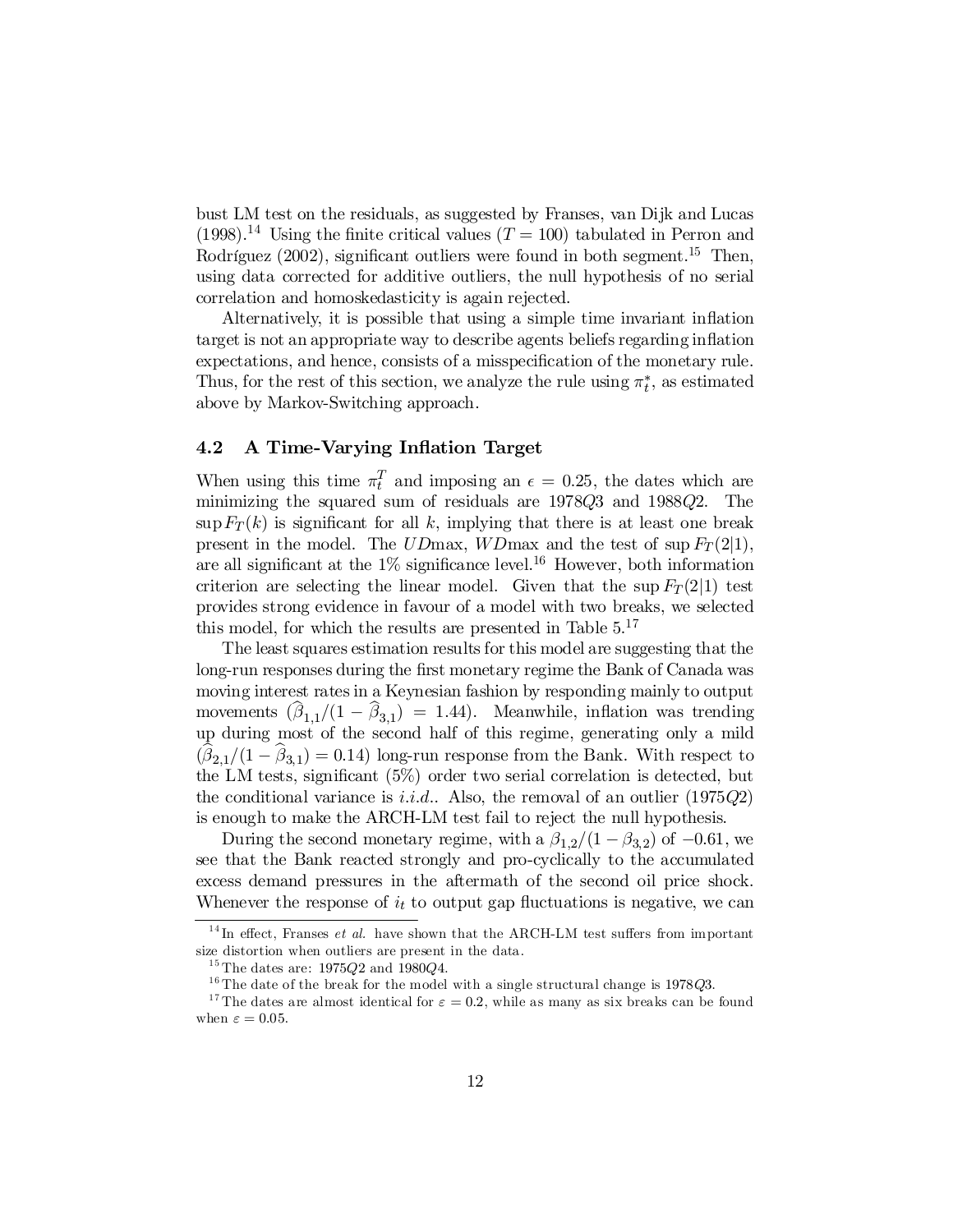say that the Central Bank is trying push output either beyond or above its potential capacity level pro-cyclically, an idea which goes against general wisdom, although sometimes necessary. In effect, Bernanke, Laubach, Mishkin and Posen (1999) argued that this strong but deemed unavoidable reaction in face of accelerating inflation caused an important recession during the period of the early 80s. In this segment, the errors appear to be well behaved, although an outlier is detected (1980Q4).

During the current monetary regime, characterized by an explicit inflation target, the long-run response to output  $(\beta_{1,3}/(1-\beta_{3,3}))$  is 2.38 while that of inflation is only  $0.22$ , statistically insignificant. Once again, the residuals of this regime are well behaved with a single outlier in 1993Q1.

For all the regimes, we see that the persistence of  $i_t$  is significantly below unity when we allow for the monetary rule to shift, indicating that  $i_t$  is stationary around a deterministic trend, a result in line with the ZA and P97 unit root tests applied above.

Two possible explanations can help understand the results observed in the last regime, characterized by a zero response to inflation deviations. Firstly, if we compare the actual rate of inflation with the estimated target, we see that inflation was not in line with the target during the 60s and 70s, whereas from the late 80s and during the 90s we can see that in‡ation fluctuated around its target. This implies that as long as inflation remains within the target band, it is then possible to have a coefficient on inflation equal to zero as agents strongly believe that the monetary policy is credible. The argument over the 'credibility' of the Bank of Canada has been made many times by the Canadian monetary authorities in publications such as the semi-annual *Monetary Policy Report*. Lastly, in the context of the Phillips curve, future rates of inflation can be expressed as a function of current demand and supply conditions, an argument also raised by Judd et al. (1998). Hence, in such a framework it is therefore natural that the contemporaneous output gap will transmit partial information regarding which direction  $\pi_t$  is likely to lean to during the following quarters.

### 5 Conclusion

This paper has investigated the stability of a simple monetary rule for Canada from  $1963Q2 - 1999Q4$ . We estimated a time-varying inflation target which is based on a Markov-Switching model with three regimes for the mean and variance. The potential output level estimations were done using a state-space model with a Markov-Switching process for the stochastic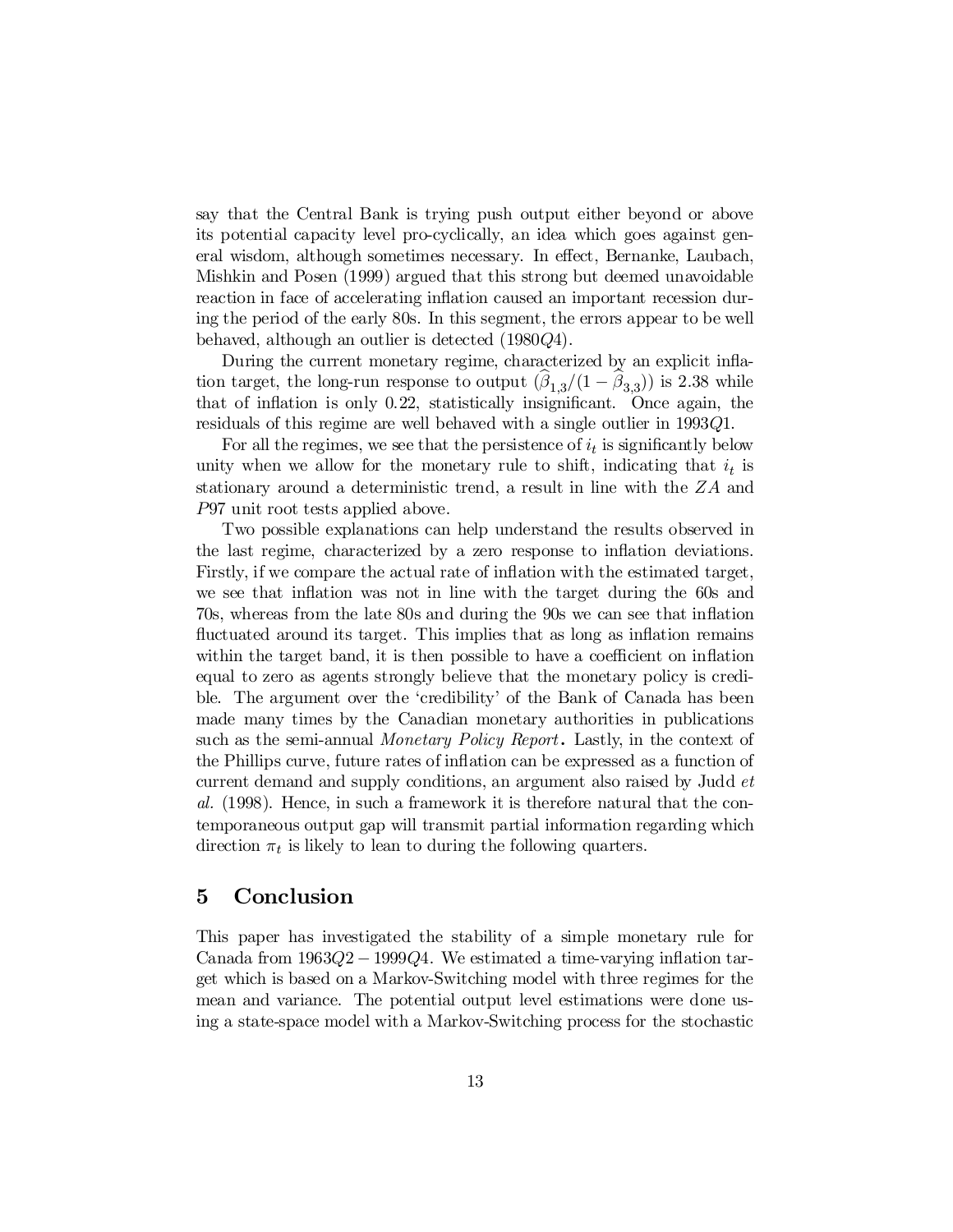trend function, and we also allowed for three different regimes of growth.

We estimated the monetary rule using the BP methodology where we allowed for an unknown number breaks. In this framework, we first showed that when using a constant inflation target, the residuals were ill behaved, an indication of possible misspecification. Then, by using a time-varying inflation target, we showed that up to six structural breaks could be detected and that the residuals were generally well behaved after making allowance for two pure structural breaks. This last specification appears, in our view, to be the most appropriate in providing a simple description of how the monetary policy is conducted in Canada.

Hence, this paper offered an investigation of the well known assumption that reaction functions are unlikely to remain stable over time (e.g. Judd  $et$ al., 1998; Clarida et al., 2000; and Nelson, 2000). One implication of our results is that macroeconomic model analysis should be concerned with not only parameter instability, but also with different generating processes for the parameters (i.e. changing variances).

A natural extension would be to analyze a system describing the economy and the transmission mechanism using the vector autoregression  $(VAR)$ framework and to analyze the impulse response functions when structural breaks are present in the VAR representation. To that effect, the recent work of Ng and Vogelsang (2000) offers some interesting grounds for future research to build on.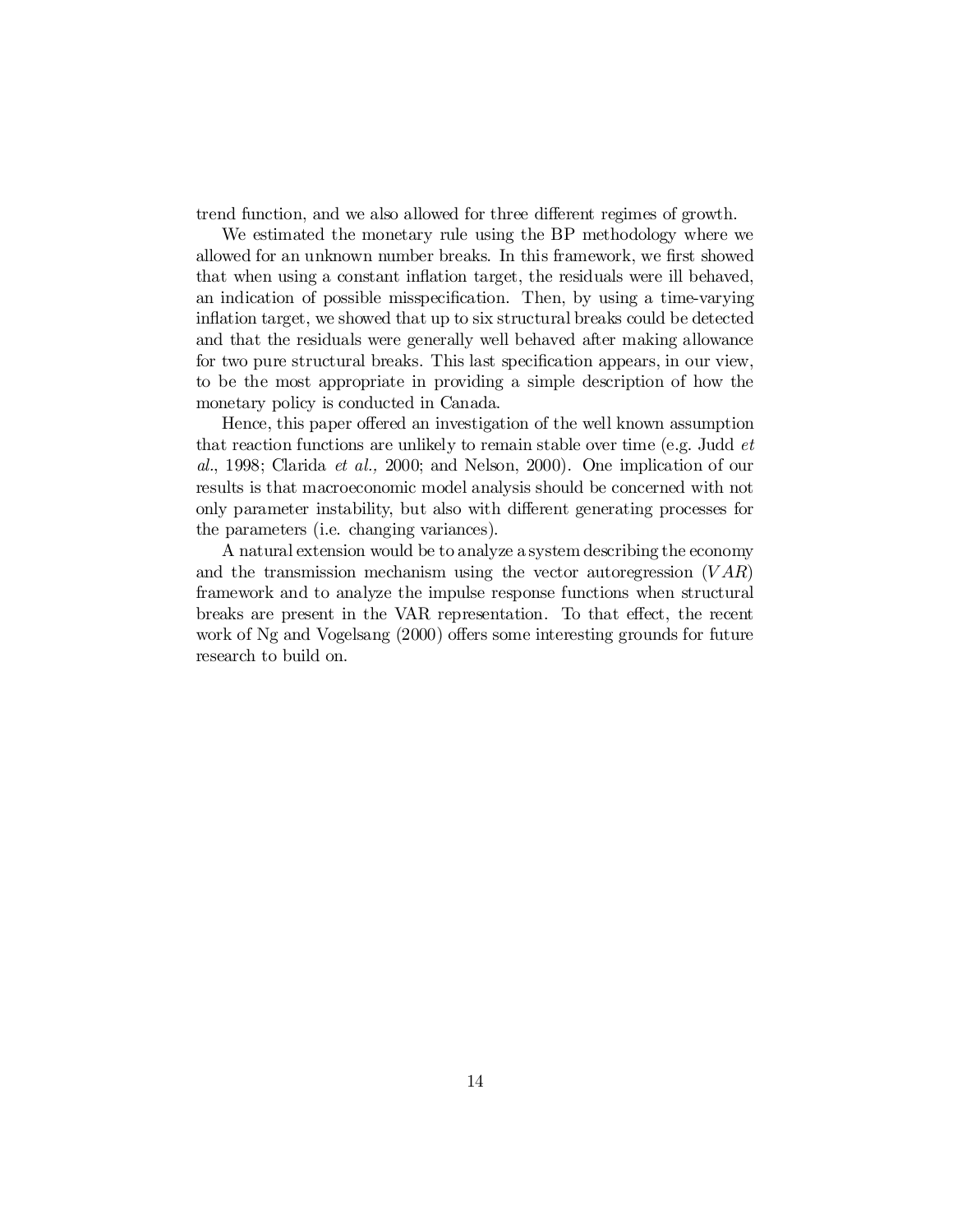## References

- [1] Andrews, D. W. K. (1993), "Tests for Parameter Instability and Structural Change with Unknown Change Point," Econometrica 61, 821-856.
- [2] Bai, J. and P. Perron (1998), "Estimating and Testing Linear Models with Multiple Structural Changes," *Econometrica* 66, 47-78.
- [3] Bai, J. and P. Perron (2000), "Computation and Analysis of Multiple Structural-Change Models," Boston University, mimeo.
- [4] Ball, L. and S. G. Cecchetti (1990), "Inflation and Uncertainty at Short and Long Horizons," Brookings Papers on Economic Activity 1, 215- 254.
- [5] Bernanke, B. S., T. Laubach, F. S. Mishkin and A. S. Posen (1999), Inflation Targeting, Princeton University Press: New Jersey.
- [6] Campbell, J. Y. and P. Perron (1991), "Pitfalls and opportunities: What Macroeconomists Should Know about Unit Roots," NBER Macroeconomics Annual, MIT Press: Cambridge, Mass.
- [7] Clarida R., J. Galí and M. Gertler (2000), "Monetary Policy Rules and Macroeconomic Stability: Evidence and Some Theory," Quarterly Journal of Economics 115, 147-180.
- [8] Davies, R. B. (1987), "Hypothesis Testing When a Nuisance Parameter is Present Only Under the Alternative," Biometrika 74, 33-43.
- [9] den Haan, W. J. and A. Levin (1996), "Inference from Parametric and Non-Parametric Covariance Matrix Estimator Procedures," NBER, Technical Paper 195.
- [10] Dickey, D. A. and W. A. Fuller (1979), "Distribution of the Estimator for Autoregressive Time Series with a Unit Root," Journal of the American Statistical Association 74, 427-431.
- [11] Elliott, G., T. Rothenberg and J. H. Stock (1996), "Efficient Tests for an Autoregressive Unit Root," Econometrica 64, 813-864.
- [12] Franses, F. H., D. van Dijk and A. Lucas (1998), "Short Patches of Outliers, ARCH and Volatility Modeling," Tinbergen Institute, Discussion Paper 98-057/4.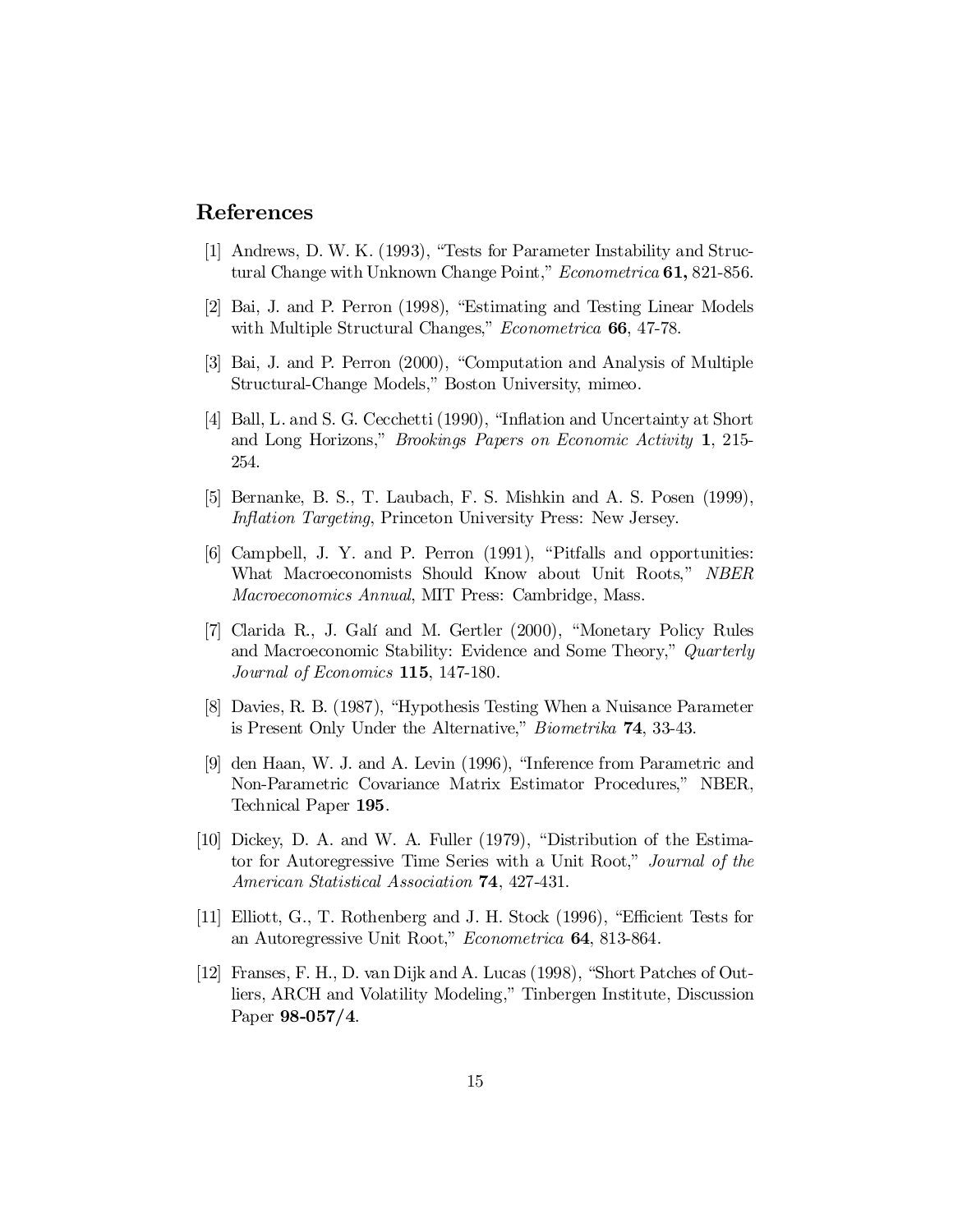- [13] Garcia, R. and P. Perron (1996), "An Analysis of the Real Interest Rate Under Regime Shifts," Journal of Business and Economic Statistics 78, 111-125.
- [14] Hamilton, J. D. (1989), "A New Approach to Economic Analysis of Nonstationary Time Series and the Business Cycle," *Econometrica* 57, 357-384.
- [15] Judd, J. P. and G. D. Rudebusch (1998), "Taylor's Rule and the Fed: 1970-1997," Federal Reserve Bank of San Francisco, Economic Review 3, 1-16
- [16] Kim, C-J. (1994), "Dynamic Linear Models with Markov-Switching," Journal of Econometrics 60, 1-22.
- [17] Kim, C-J. and C. Nelson (1999), State-Space Models with Regime Switching, The MIT Press: Cambridge, Mass...
- [18] Lam, P. (1990), "The Hamilton Model with a General Autoregressive Component: Estimation and Comparison with Other Models of Economic Time Series," Journal of Monetary Economics 26, 409-432.
- [19] Liu, J., S. Wu and J. V. Zidek (1997), "On Segmented Multivariate Regressions," Statistica Sinica 7, 497-525.
- [20] McNees, S. K. (1986), "Modelling the Fed: A Forward-Looking Monetary Policy Reaction Function," New-England Economic Review (November/December), 3-8.
- [21] McNees, S. K. (1992), "A Forward-Looking Monetary Policy Reaction Function: Continuity and Change", New-England Economic Review (November/December), 3-13.
- [22] Nelson, E. (2000), "UK Monetary Policy 1972-97: A Guide Using Taylor Rules," Bank of England, Working Paper.
- [23] Ng, S. and P. Perron (1995), "Unit Root Tests in ARMA Models with Data Dependent Methods for the Selection of the Truncation Lag," Journal of the American Statistical Association 90, 268-281.
- [24] Ng, S. and T. J. Vogelsang, (2000), "Analysis of Vector Autoregressions in the Presence of Shifts in Mean," Boston College, mimeo.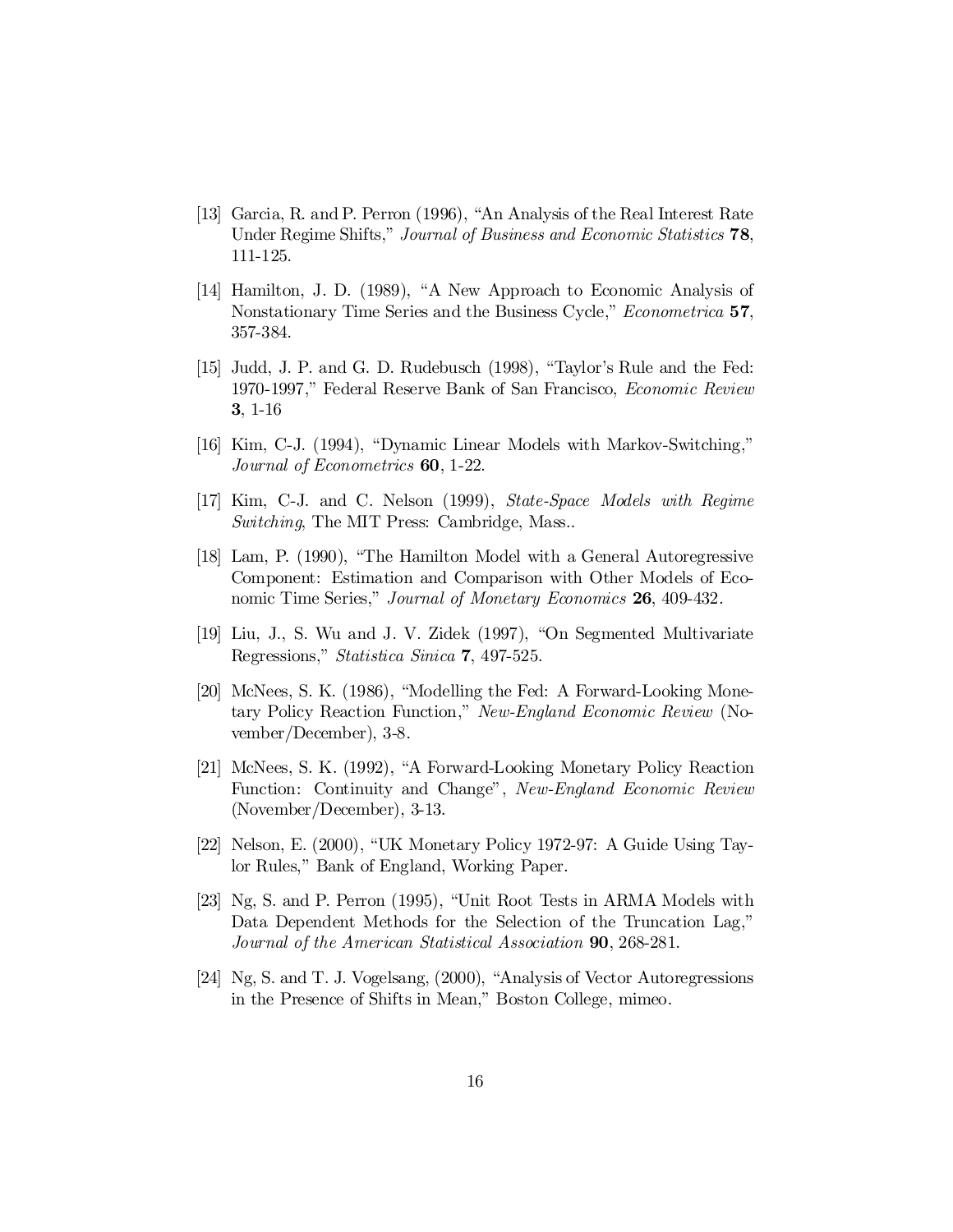- [25] Pagan, A. (1984), "Econometric Issues in the Analysis of Regressions with Generated Regressors," *International Economic Review* 25, 221-246.
- [26] Perron, P. (1989), "The Great Crash, the Oil Price Shock, and the Unit Root Hypothesis," Econometrica 57, 1361-1401.
- [27] Perron, P. (1997), "Further Evidence on Breaking Trend Functions in Macroeconomic Variables," Journal of Econometrics 80, 355-385.
- [28] Perron, P. and G. Rodríguez (2002), "Searching for Additive Outliers in Nonstationary Time Series," Forthcoming in the Journal of Time Series Analysis.
- [29] Phillips, P. C. B. and P. Perron (1988), "Testing for a Unit Root in Time Series Regression," Biometrika 75, 335-346.
- [30] Ricketts, N. and D. Rose (1995), "Inflation, Learning and Monetary Policy Regimes in the G-7 Economies," Bank of Canada, Working Paper 95-6.
- [31] Ruge-Murcia, F. (1998), "Uncovering Financial Market Beliefs About Inflation Targets," Université de Montreal, CRDE, Cahier 0398.
- [32] Said, E. and D. A. Fuller (1984), "Testing for a Unit Root in Autoregressive-Moving Average Models of Unknown Order," Biometrika 71, 599-607.
- [33] Taylor, J. B. (1993), "Discretion versus Policy Rule in Practice," Carnegie-Rochester Series on Public Policy 24, 195-214.
- [34] Zivot, E. and D. W. K. Andrews (1992), "Further Evidence on theGreat Crash, the Oil-Price Shock, and the Unit-Root Hypothesis," Journal of Business and Economic Statistics 10, 251-270.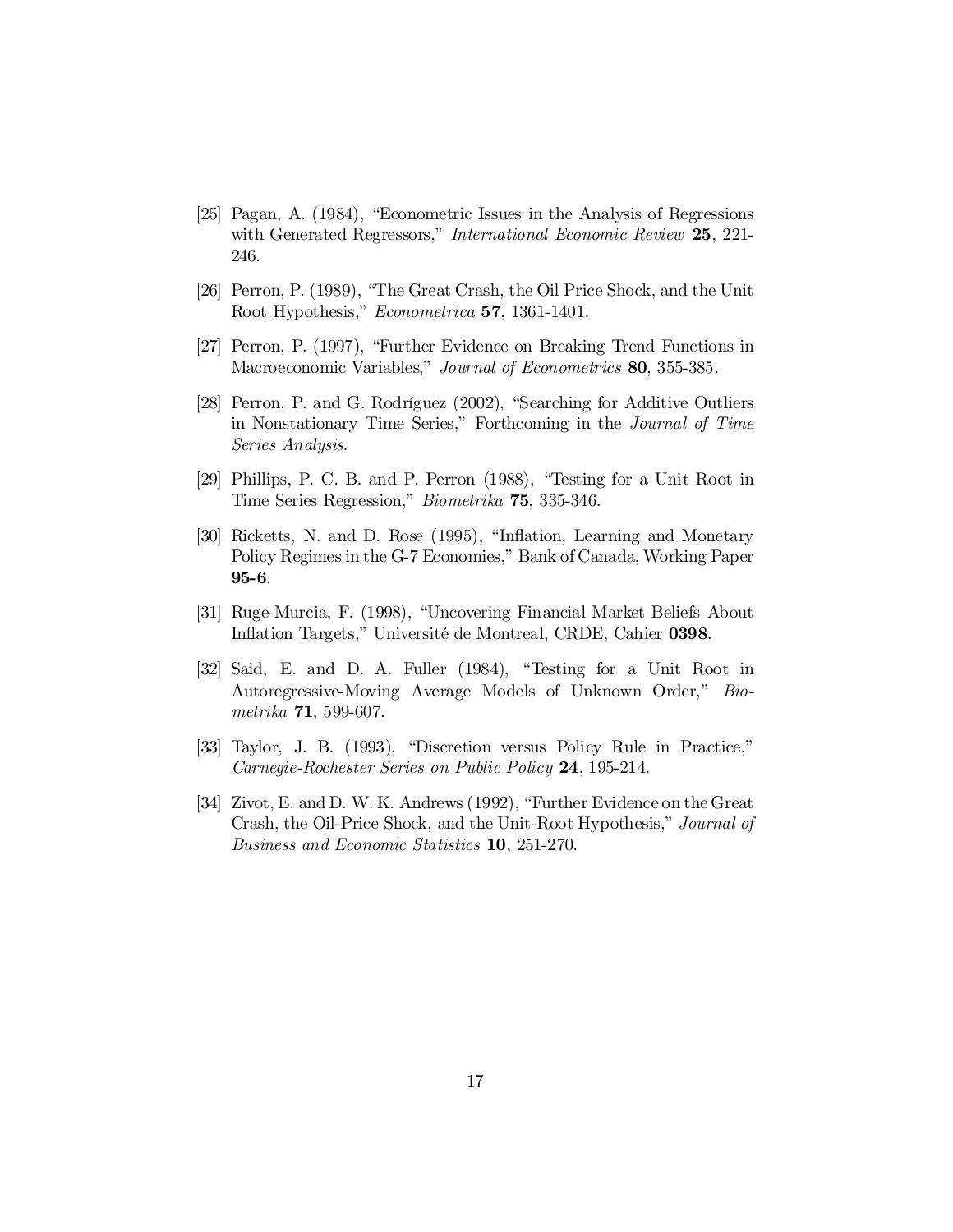| Output      |                |                    |       |        |  |  |  |
|-------------|----------------|--------------------|-------|--------|--|--|--|
| Parameter   | $\hat{\alpha}$ | $t_{\hat{\alpha}}$ | $k^*$ |        |  |  |  |
| ADF         | 0.97           | $-2.31$            | 9     |        |  |  |  |
| $ADF^{GLS}$ | 0.99           | $-0.72$            | 14    |        |  |  |  |
| PP          | 0.92           | $-2.43$            | 9     |        |  |  |  |
| ZA          | 0.90           | $-3.97$            | 9     | 1972Q2 |  |  |  |
|             | 0 83           | -4.25              | 10    | 1979Q2 |  |  |  |

|--|--|

| Inflation |
|-----------|
|           |
|           |

| Parameter   | $\hat{\alpha}$ | $t_{\hat{\alpha}}$ | k* |        |
|-------------|----------------|--------------------|----|--------|
| ADF         | 0.89           | $-1.96$            |    |        |
| $ADF^{GLS}$ | 0.96           | $-0.88$            | 15 |        |
| PP          | 0.76           | $-4.01^{\circ}$    |    |        |
| ZΑ          | 0.15           | $-5.31^{b}$        | 12 | 1982Q4 |
|             | 0.59           | $-5.01^a$          | 12 | 1982Q4 |

| Interest Rate |  |
|---------------|--|
|---------------|--|

| Parameter   | $\alpha$ | $t_{\alpha}$ | $k^*$ |        |
|-------------|----------|--------------|-------|--------|
| ADF         | 0.94     | $-2.01$      |       |        |
| $ADF^{GLS}$ | 0.96     | $-1.58$      |       |        |
| PP          | 0.94     | $-2.33$      |       |        |
| ZΑ          | 0.51     | $-6.10^a$    | 9     | 1981Q1 |
|             |          | $-5.12^b$    |       |        |

a, b, c, d denotes significance levels at  $1\%$ ,  $2.5\%$ ,  $5.0\%$  and  $10\%$ , respectively.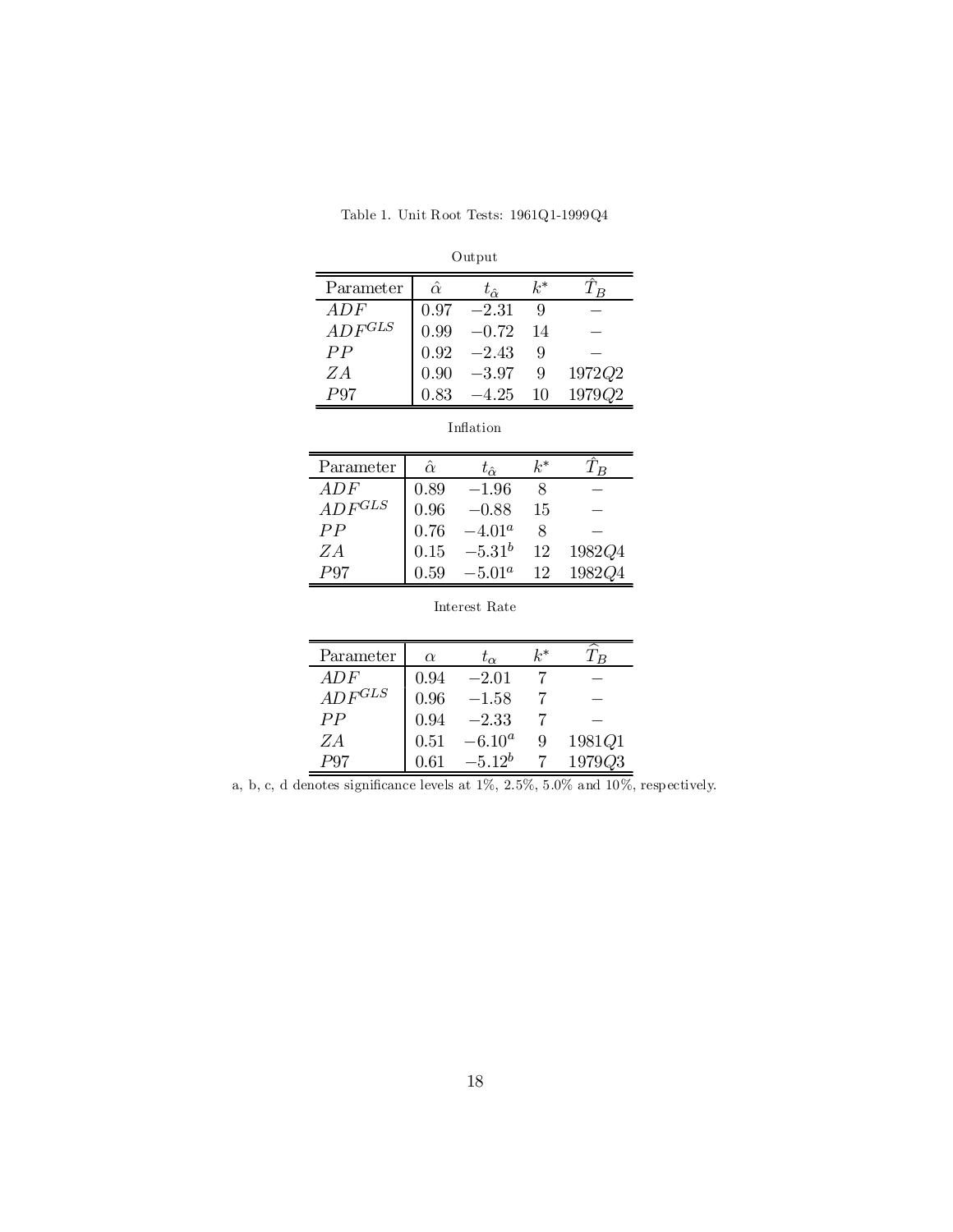| Parameter                | AR(2)                    |         | $MS(2)$ -AR $(2)$            |            | $MS(3)$ -AR $(2)$       |         |
|--------------------------|--------------------------|---------|------------------------------|------------|-------------------------|---------|
| $p_{00}$                 |                          |         | $0.997^{\textcolor{red}{a}}$ | (0.005)    | $0.352^a$               | (0.089) |
| $p_{01}$                 |                          |         |                              |            | $0.645^{\rm a}$         | (0.089) |
| $p_{10}$                 |                          |         | $0.985^{\textstyle a}$       | (0.017)    | $0.121^{\rm \alpha}$    | (0.028) |
| $p_{11}$                 |                          |         |                              |            | $0.846^{\scriptsize a}$ | (0.031) |
| $p_{20}$                 |                          |         |                              |            | $0.276^{c}$             | (0.135) |
| $p_{21}$                 |                          |         |                              |            | 0.046                   | (0.054) |
| $\phi_1$                 | $0.28^{\alpha}$          | (0.079) | $1.212^{\rm a}$              | (0.079)    | $1.352^{\rm a}$         | (0.025) |
| $\phi_2$                 | 0.059                    | (0.081) | $-0.277$ <sup>a</sup>        | (0.079)    | $-0.457^a$              | (0.017) |
| $\mu_0$                  | $0.898^a$                | (0.109) | $1.322^{\,a}$                | (0.11)     | $2.623^a$               | (0.089) |
| $\mu_1$                  |                          |         | -0.663 $^a$                  | (0.106)    | $0.7852^{\rm a}$        | (0.076) |
|                          |                          |         |                              |            | $-0.7535^{\alpha}$      | (0.034) |
| $\frac{\mu_2}{\sigma^2}$ | $0.798^{\rm a}$          | (0.046) | $0.832^{\textcolor{red}{a}}$ | (0.049)    | $0.446^{\rm a}$         | (0.024) |
| $Log\, Lik$              | $-197.814$<br>$-186.176$ |         |                              | $-170.962$ |                         |         |

Table 2. Maximum Likelihood Estimates of State-Space Models for Output:  $1961\mathrm{Q}$ 1-1999 $\mathrm{Q}4^*$ 

a, b ,c ,d denotes significance levels at 1%, 2.5%, 5.0% and 10%, respectively. ¤ standard errors in parentheses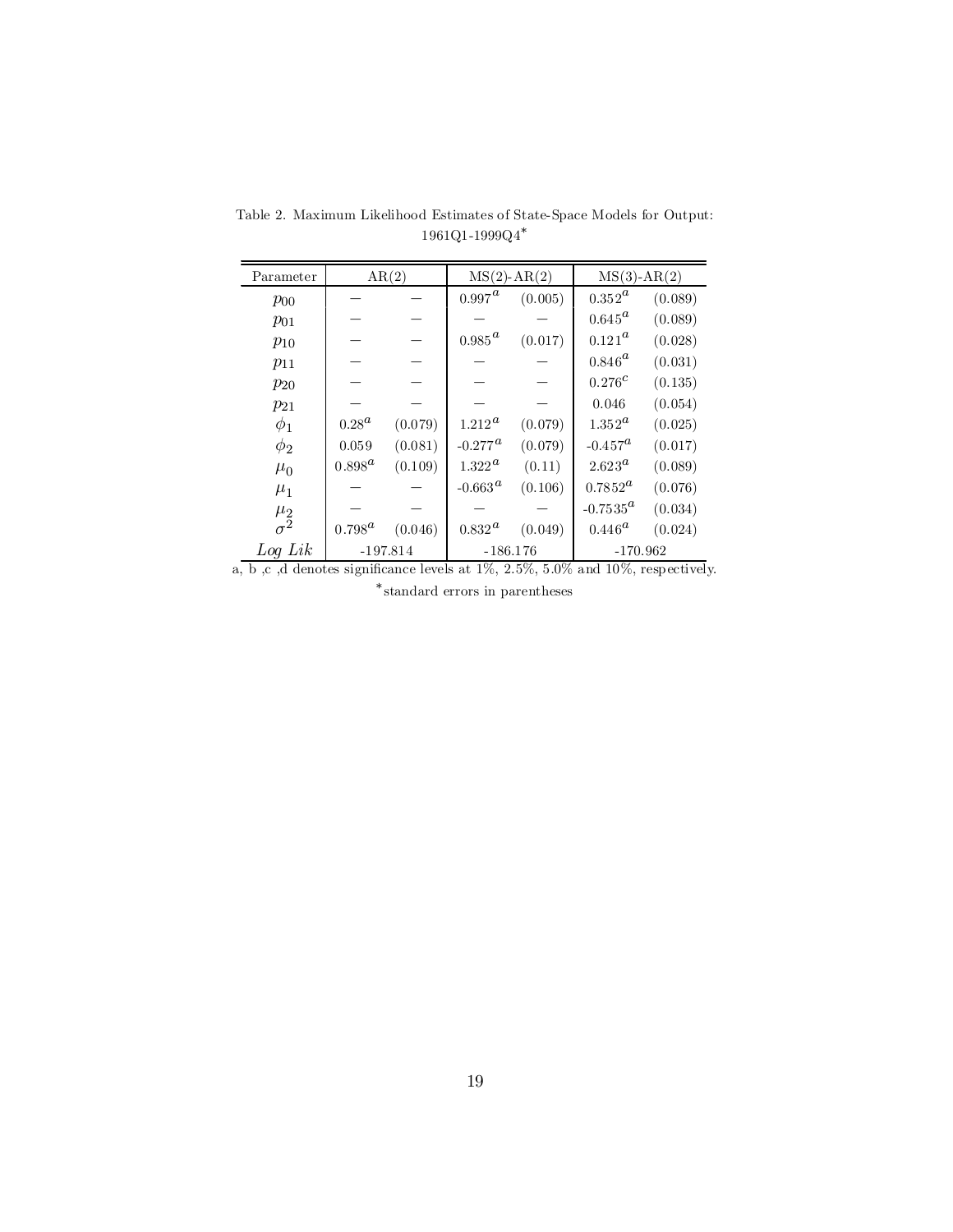| Parameter                                                                  |                         | AR(2)     |                 | $MS(2)$ -AR $(2)$ | $MS(3)$ -AR $(2)$      |        |
|----------------------------------------------------------------------------|-------------------------|-----------|-----------------|-------------------|------------------------|--------|
| $p_{00}$                                                                   |                         |           | $0.946^{\rm a}$ | (0.034)           | $0.95^{\scriptsize a}$ | (0.04) |
| $p_{01}$                                                                   |                         |           |                 |                   | 0.02                   | (0.03) |
| $p_{10}$                                                                   |                         |           | $0.983^a$       | (0.012)           | $0.09^a$               | (0.03) |
| $p_{11}$                                                                   |                         |           |                 |                   | $0.96^{\scriptsize a}$ | (0.03) |
| $p_{20}$                                                                   |                         |           |                 |                   | 0.0                    | (0.0)  |
| $p_{21}$                                                                   |                         |           |                 |                   | $0.011^a$              | (0.01) |
| $\phi_1$                                                                   | $0.597^{\scriptsize a}$ | (0.079)   | $0.458^a$       | (0.088)           | $0.24^{\alpha}$        | (0.09) |
| $\phi_2$                                                                   | $0.228^{\rm a}$         | (0.079)   | 0.008           | (0.105)           | $-0.19^{b}$            | (0.09) |
| $\mu_0$                                                                    | $4.701^{b}$             | (0.993)   | $4.332^{\rm a}$ | (1.043)           | $1.56^a$               | (0.20) |
| $\mu_1$                                                                    |                         |           | $2.93^a$        | (0.418)           | $4.01^a$               | (0.22) |
|                                                                            |                         |           |                 |                   | $9.24^{\rm a}$         | (0.37) |
|                                                                            | 4.618                   |           | $9.035^{\rm a}$ | (0.609)           | $4.64^{\rm a}$         | (1.11) |
| $\mu_2$ <sub><math>\sigma_0^2</math></sub><br>$\sigma_1^2$<br>$\sigma_2^2$ |                         |           | $2.929^a$       | (0.306)           | $2.39^a$               | (0.49) |
|                                                                            |                         |           |                 |                   | $1.17^a$               | (0.35) |
| $Log\, lik$                                                                |                         | $-334.85$ |                 | $-325.94$         | $-310.14$              |        |

Table 3. Maximum Likelihood Estimates of  $MS(m)-AR(p)$  Models for the Inflation:  $1961\mathrm{Q}$ 1-1999 $\mathrm{Q}4^*$ 

a, b, c, d denotes significance levels at 1%, 2.5%, 5.0% and 10%, respectively. \*standard errors in parentheses.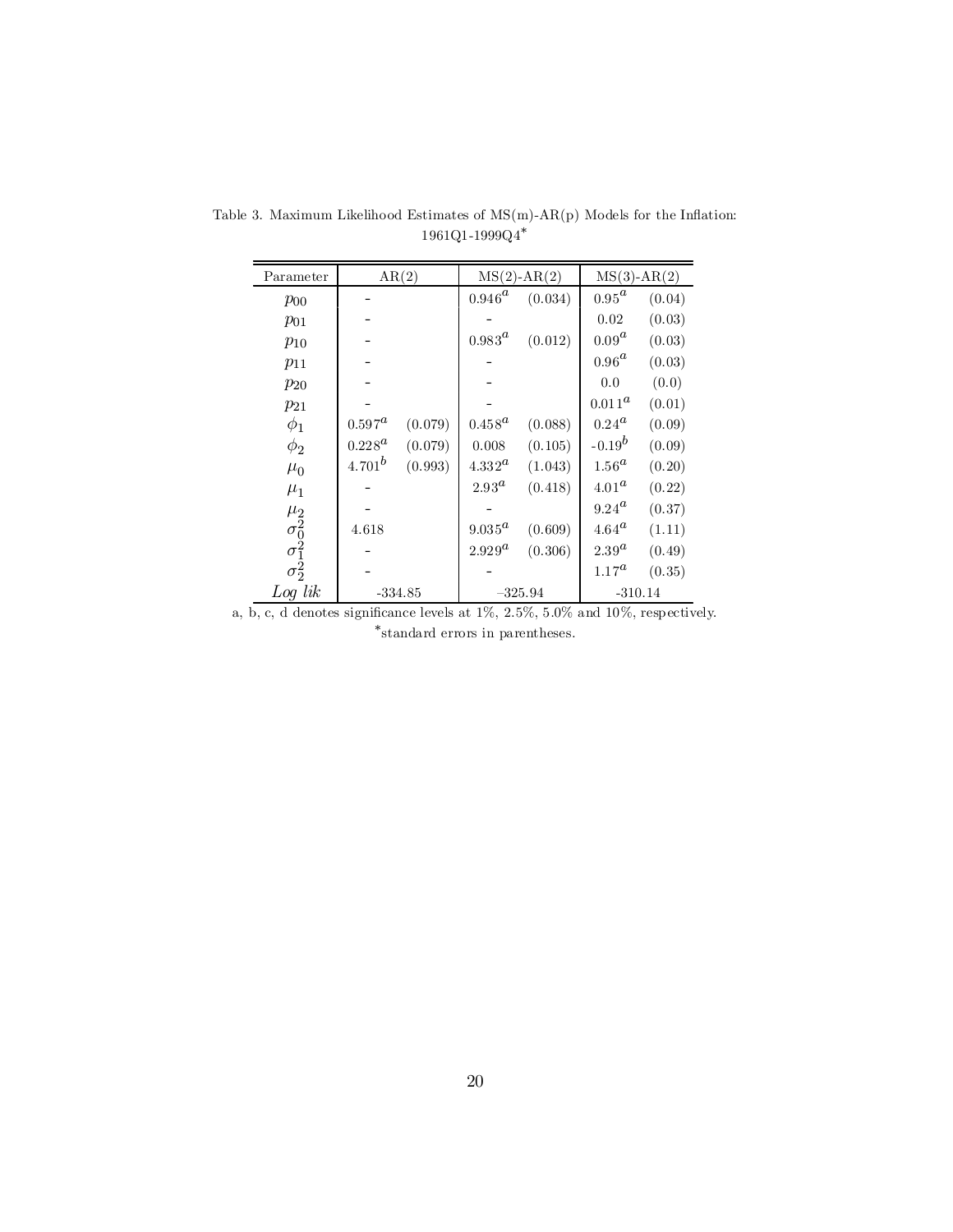| Specifications       | $M=3$                     | $h=29$                                    | $\epsilon=0.2$                |                    |          |
|----------------------|---------------------------|-------------------------------------------|-------------------------------|--------------------|----------|
| Tests                |                           |                                           |                               |                    |          |
| $UD$ max             |                           | $\sup_T F(1)$ $\sup_T F(2)$ $\sup_T F(3)$ |                               |                    |          |
| $21.158^b$           | $17.300^{d}$              | 13.174                                    | $21.158^b$                    |                    |          |
| $WD\max(1\%)$        | $\sup_T F(2 1)$           | $\sup_T F(3 2)$                           |                               |                    |          |
| $31.519^a$           | $17.274^{d}$              | 11.142                                    |                               |                    |          |
|                      | Number of Breaks Selected |                                           |                               |                    |          |
| Sequential procedure |                           | 1                                         |                               |                    |          |
| BIC                  |                           | 0                                         |                               |                    |          |
| LWZ                  |                           | 0                                         |                               |                    |          |
|                      |                           | Estimates with One Break*                 |                               |                    |          |
| $T_B = 1978Q3$       | $\mu_1$                   | $\mu_2$                                   | LM Tests for Each Segment $j$ |                    |          |
| $\bar{R}^2 = 0.905$  | $0.930^a$                 | $4.352^a$                                 |                               | Raw Data           |          |
| $\sigma_1 = 0.679$   | (0.390)                   | (1.307)                                   | $\dot{j}$                     | $AR**$             | $ARCH**$ |
| $\sigma_2 = 1.303$   | $\beta_{1,1}$             | $\beta_{1,2}$                             | $\mathbf{1}$                  | $1^d$              | $\theta$ |
|                      | $0.285^a$                 | 0.155                                     | $\overline{2}$                | $\Omega$           | $2^c$    |
|                      | (0.088)                   | (0.127)                                   |                               | Filtered Data      |          |
|                      | $\beta_{2,1}$             | $\beta_{2,2}$                             | $\dot{j}$                     | $\mathrm{AR}^{**}$ | $ARCH**$ |
|                      | $0.098^a$                 | $0.246^a$                                 | $\mathbf{1}$                  | 1 <sup>c</sup>     | $\Omega$ |
|                      | (0.031)                   | (0.127)                                   | $\overline{2}$                | 1 <sup>d</sup>     | $2^c$    |
|                      | $\beta_{3,1}$             | $\beta_{3,2}$                             |                               |                    |          |
|                      | $0.792^a$                 | $0.695^a$                                 |                               |                    |          |
|                      | (0.094)                   | (0.092)                                   |                               |                    |          |
|                      | $\delta_1$                | $\delta_2$                                |                               |                    |          |
|                      | 0.006                     | $-0.014$ <sup>d</sup>                     |                               |                    |          |
|                      | (0.007)                   | (0.009)                                   |                               |                    |          |

Table 4: Estimation Results of the Multiple Structural Change Model for the Time Invariant Inflation Target:  $1963Q2$ -1999 $Q4^*$ 

a, b, c, d denotes significance levels at  $1\%$ ,  $2.5\%$ ,  $5.0\%$  and  $10\%$ , respectively.

¤ standard errors in parentheses.

 $\rm ^{\ast\ast}$  Lag order selection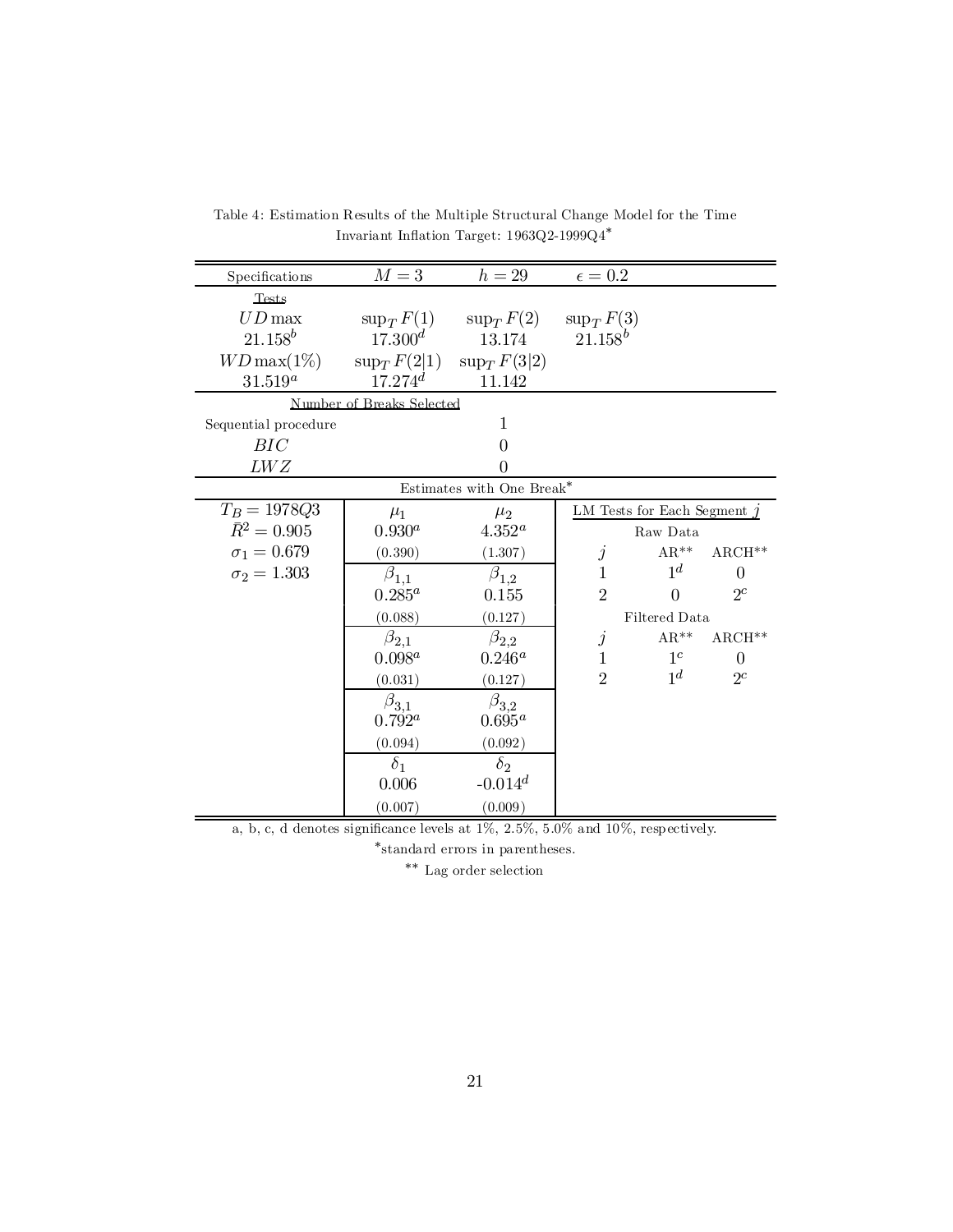| Specifications       | $M=2$                     | $h=36$                    | $\epsilon = 0.25$ |              |                               |                |
|----------------------|---------------------------|---------------------------|-------------------|--------------|-------------------------------|----------------|
| <b>Tests</b>         |                           |                           |                   |              |                               |                |
| $UD$ max             | $\sup_T F(1)$             | $\sup_T F(2)$             |                   |              |                               |                |
| $22.22^a$            | $20.99^b$                 | $22.22^a$                 |                   |              |                               |                |
| $WD$ max $(1\%)$     | $\sup_T F(2 1)$           |                           |                   |              |                               |                |
| $29.54^a$            | $23.98^{a}$               |                           |                   |              |                               |                |
|                      | Number of Breaks Selected |                           |                   |              |                               |                |
| Sequential procedure |                           | $\overline{2}$            |                   |              |                               |                |
| BIC                  |                           | 0                         |                   |              |                               |                |
| LWZ                  |                           | 0                         |                   |              |                               |                |
|                      |                           | Estimates with One Break* |                   |              |                               |                |
| $T_{B_1} = 1978Q3$   | $\mu_1$                   | $\mu_2$                   | $\mu_3$           |              | LM Tests for Each Segment $j$ |                |
| $T_{B_2} = 1988Q2$   | 0.559                     | $9.182^a$                 | $5.991^{b}$       |              | Raw Data                      |                |
| $\bar{R}^2 = 0.918$  | (0.375)                   | (1.835)                   | (2.452)           | $\dot{j}$    | $\mathrm{AR}^{**}$            | $ARCH**$       |
| $\sigma_1 = 0.716$   | $\beta_{1,1}$             | $\beta_{1,2}$             | $\beta_{1,3}$     | $\mathbf{1}$ | $2^c$                         | $\overline{0}$ |
| $\sigma_2 = 1.546$   | $0.286^a$                 | $-0.237$                  | $0.533^a$         | $\sqrt{2}$   | $\theta$                      | $\theta$       |
| $\sigma_3 = 0.750$   | (0.085)                   | (0.310)                   | (0.167)           | 3            | $\Omega$                      | $\theta$       |
|                      | $\beta_{2,1}$             | $\beta_{2,2}$             | $\beta_{2,3}$     |              | Filtered Data                 |                |
|                      | 0.029                     | $0.516^{a}$               | 0.050             | Ĵ            | $AR**$                        | $ARCH**$       |
|                      | (0.0482)                  | (0.130)                   | (0.068)           | $\mathbf{1}$ | $2^a$                         | $\overline{0}$ |
|                      | $\beta_{3,1}$             | $\beta_{3,2}$             | $\beta_{3,3}$     | $\sqrt{2}$   | $\Omega$                      | $\overline{0}$ |
|                      | $0.802^a$                 | $0.612^a$                 | $0.777^a$         | 3            | $\theta$                      | $\theta$       |
|                      | (0.096)                   | (0.114)                   | (0.098)           |              |                               |                |
|                      | $\delta_1$                | $\delta_2$                | $\delta_2$        |              |                               |                |
|                      | $0.018^a$                 | $-0.059d$                 | $-0.033c$         |              |                               |                |
|                      | (0.007)                   | (0.017)                   | (0.016)           |              |                               |                |

Table 5: Estimation Results of the Multiple Structural Change Model for the Time-Varying Inflation Target: 1963Q2-1999Q4<sup>\*</sup>

a,b,c,d denotes significance levels at  $1\%$ ,  $2.5\%$ ,  $5.0\%$  and  $10\%$ , respectively.

¤ Standard errors in parentheses.

\*\* Lag order selection.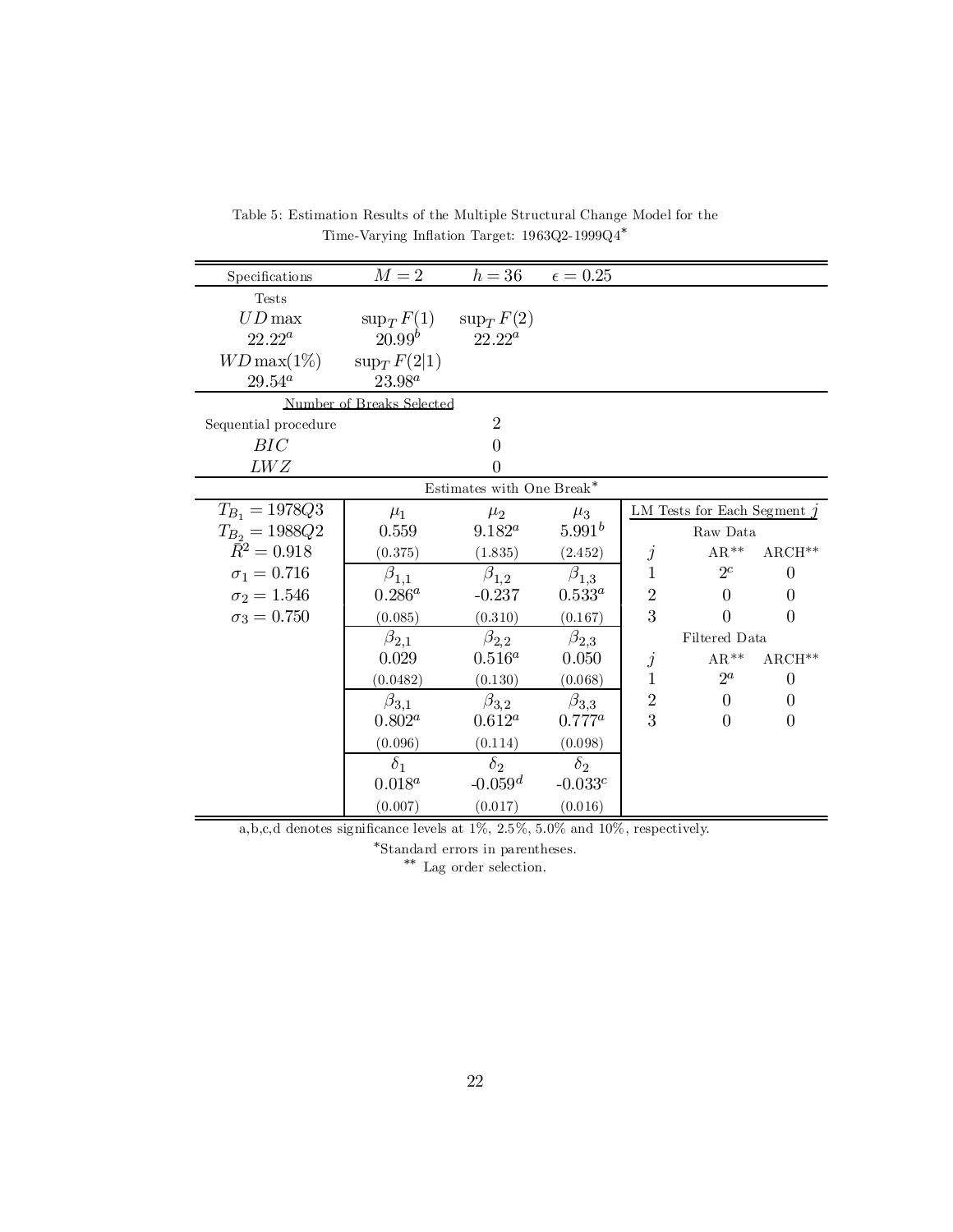

Figure 1. Interest Rate, Output, Potential Output, Output Gap and Growth Rate of Output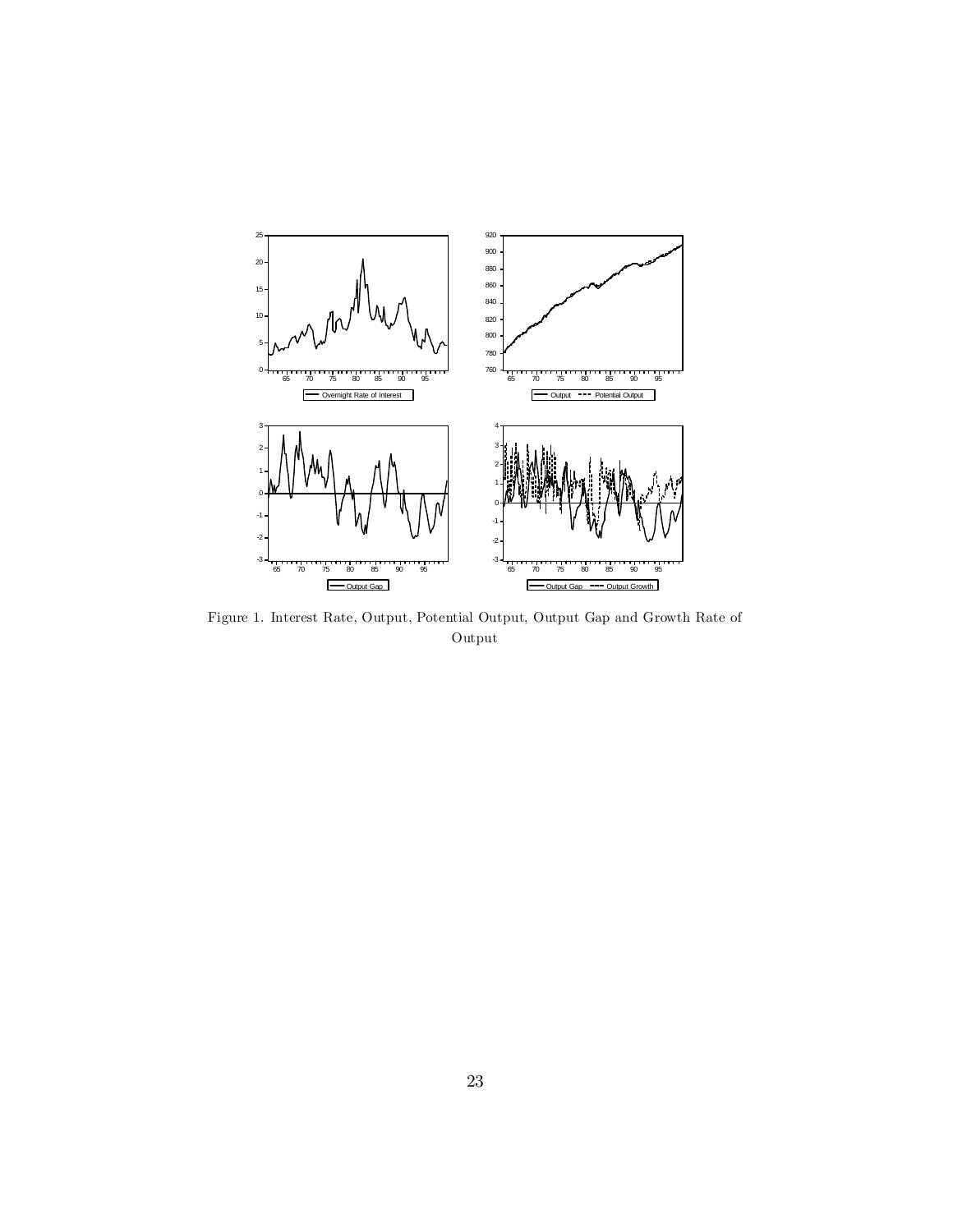

Figure 2. Transition Filtered Probabilities for the Output Process